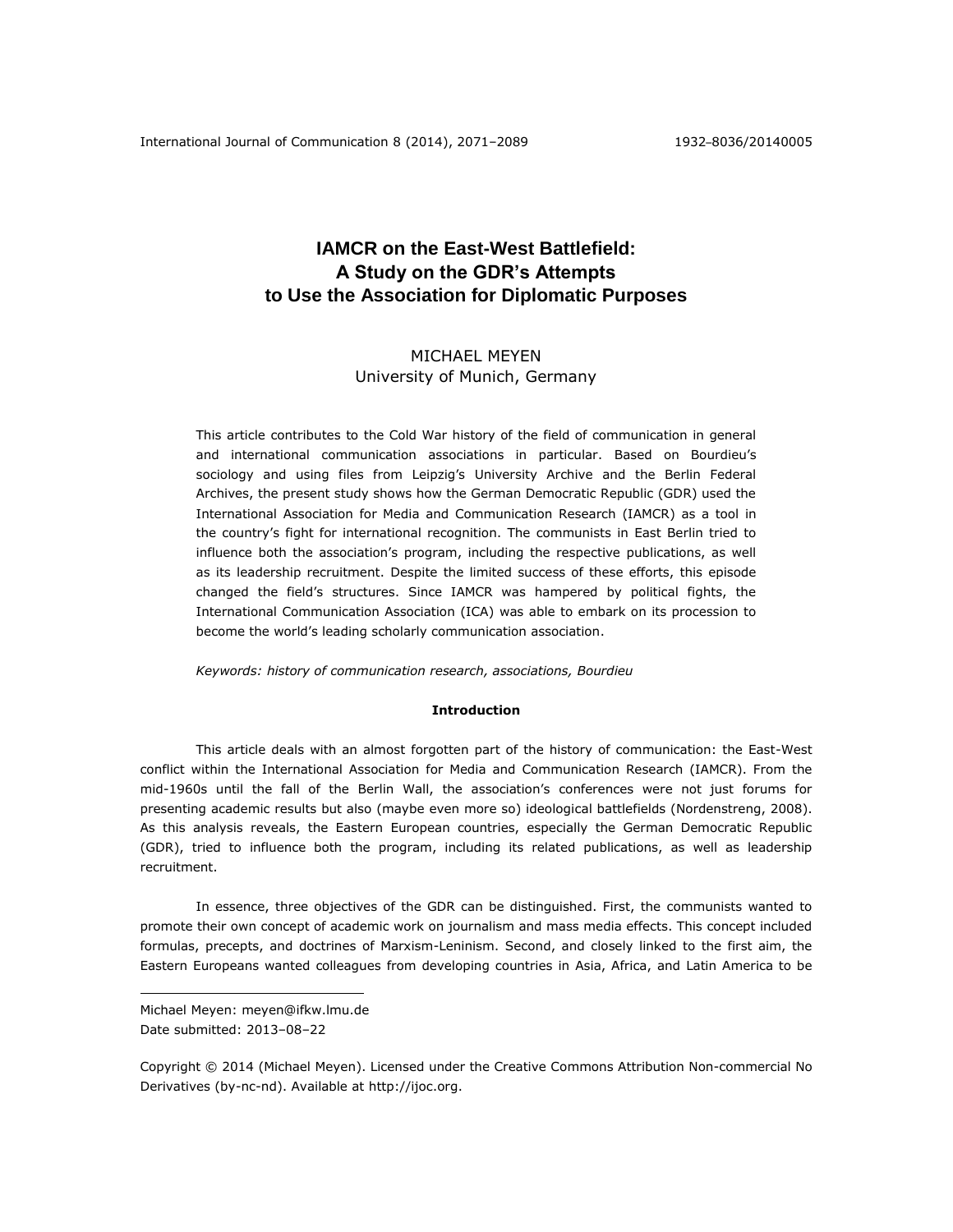won over by socialist ideas on how to educate journalists and other mass media practitioners. Third, along with professors and doctoral students from the third world, so-called progressive Western academics were also an important target group. Colleagues working with materialist or other classic left theories and ideas were encouraged and helped by Eastern European scholars to present the results of their work to an international audience. These objectives were part of a worldwide struggle for supremacy between socialism and capitalism in which both sides used academic venues to combat each other (Saunders, 2013) and were also part of the ongoing struggle to establish a new world information order (Padovani & Nordenstreng, 2005). However, for IAMCR it was more than a battle of ideologies. Focusing on academic issues such as theory and methodology, the definition of "good science" was also at stake.

In IAMCR, the driving force of those efforts was the GDR. For the communists in East Berlin, international organizations such as IAMCR were a tool in their fight for international recognition. Until the admission of both German postwar states to the UN in September 1973, East Berlin had almost no diplomatic relations with the Western world (Gray, 2003). Even after that, the East German communists used sports, culture, and scholarship to legitimize their state. As part of this campaign, they helped kickstart IAMCR. Formerly known as a rather small association with a chronic lack of money, IAMCR had a major conference in Leipzig in 1974 with about 250 participants from all over the world and two volumes of proceedings (Dusiska, 1974a). Emil Dusiska (1914–2002), a leading professor in the journalism training center at the University of Leipzig, became IAMCR's secretary-general and did most of the association's paperwork from 1972 to 1978. Subsequently, IAMCR's policy was discussed among the Communist Party's inner circle in East Berlin.

Taking into account all of the above, it is clear that communication's autonomy and the politicization of the social sciences during the Cold War must be at the core of the present study. Dave Park (2013) called for "a willingness to get past founding myths, and to inquire honestly into the questions that connect the history of the field of communication to the world around it" (p. 124). However, only 40 years have passed since the socialist countries tried to influence the discipline's approaches and institutions. During this time, both IAMCR and the Association for Education in Journalism (AEJ) were more important than the International Communication Association (ICA). This leads to the question of how independent from politics the academic field of communication was in the 1970s and 1980s. The essential question is, was the discipline more than just a proxy forum for the political leaders in East and West?

The answer presented in this article is based on the sociology of Bourdieu (1988) and on two major sources. First, Leipzig's university archive as well as the Federal Archives in Berlin were evaluated. Dusiska's files recovered from the archives deal with heretofore unknown reports on contact between IAMCR's long-time president James Halloran (1927 to 2007; in charge from 1971 to 1990) and leading communication researchers from both the East and the West. Second, eyewitnesses such as Kaarle Nordenstreng (Tampere, born in 1941) and Yassen Zassoursky (Moscow, born in 1929) were interviewed in 2012. Both sources provide evidence that the communication field indeed was torn between political influences and exclusively scientific criteria in the 1970s and 1980s. However, the Leipzig files show that the discipline didn't need the political changes in 1989 to gain more autonomy. Even in IAMCR, many Western academics resisted Eastern attempts to exert influence. In addition, the German communists' opportunities for success were very limited in the end. This began with a constant lack of foreign currency,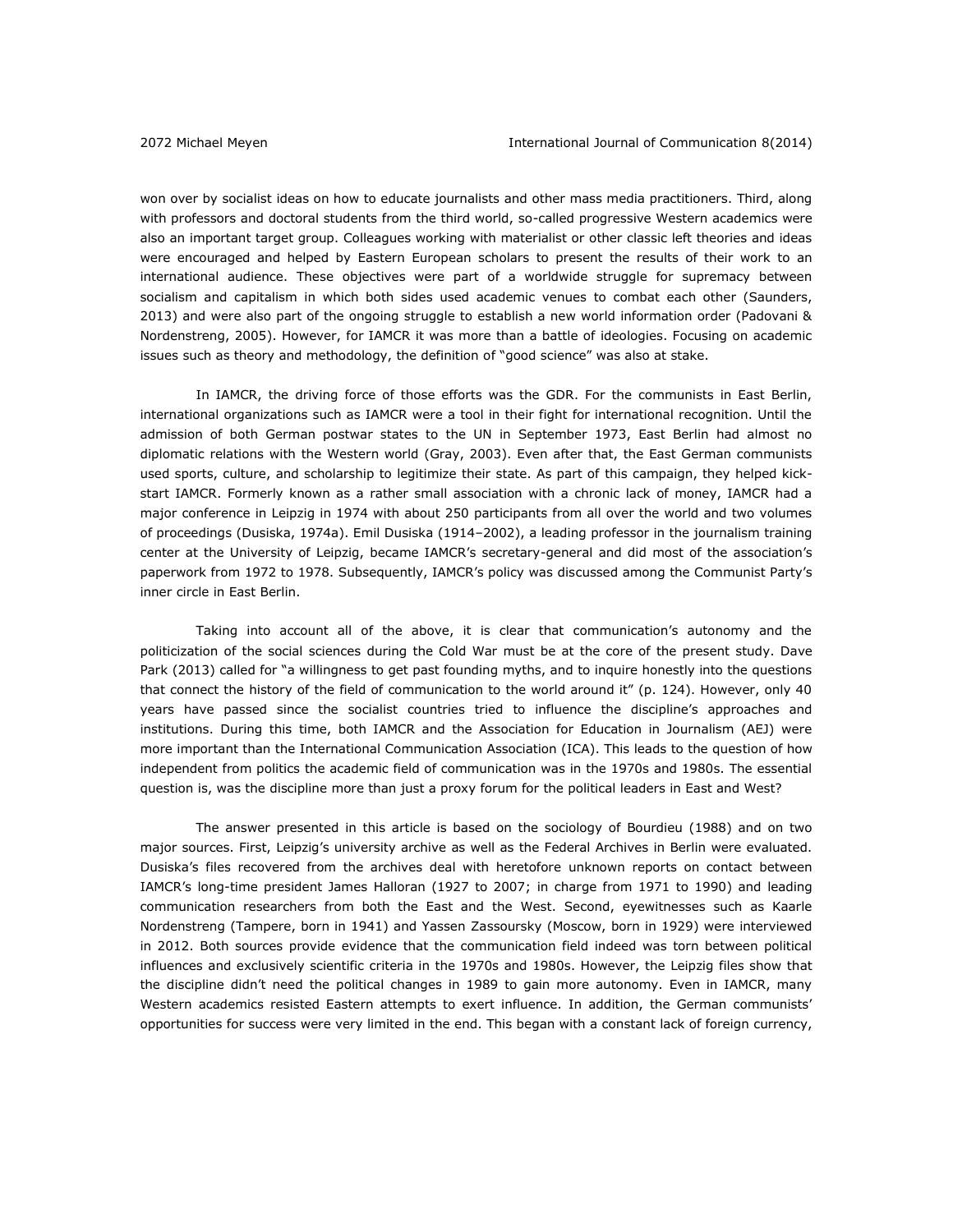followed by a slow decision-making process within the ruling party, the diminishing interest in academic associations such as IAMCR after GDR's international recognition in 1973 and the Helsinki Final Act in 1975, and a general disregard for the international academic field of communication in other socialist countries.

To put this line of reasoning into perspective, the present article starts with a short introduction to the main ideas of Bourdieu's sociology of science and a look at the field of communication's situation at the time. Then an overview of the sources the article is based on are presented. Subsequently, the article demonstrates why IAMCR was the most suitable mode for serving the East German communists' purposes. The findings concentrate on two major issues: the Leipzig conference of 1974 as the culmination of all East German efforts in the academic field of communication, and Dusiska's plan to launch an official IAMCR journal supervised and controlled in Leipzig. All of that was no more than a shortterm flash-in-the pan. The journal was never published, and when Dusiska retired in 1978, the most authoritative, exciting, and influential exponent of GDR's journalism training center in the international arena was gone. However, the story has yet another important point: While IAMCR was tied up in political fights in the 1970s, the first truly international association in the field was passed by ICA, which became the world's most important scholarly communication association exactly during this period (Weaver, 1977; Meyen, 2012).

#### **Academia's Autonomy, the Communication Field and the GDR**

This article investigates the heteronomy and autonomy of the academic field of communication during the Cold War. Did the socialist countries, particularly the GDR, influence the topics communication dealt with, the theories, and the methods used in the field? What was the relationship between academia and politics at that time? How did the communists try to gain influence, and even more important, did they succeed in the end? These questions emphasize one of the key themes in the history of communication as an academic discipline: a collective reflexivity concerning the field and its place in academia as well as in society (Wahl-Jorgensen, 2000). According to Park (2013), the emphasis on mutually conflicting impulses within any field at a given point in time makes Bourdieu a particularly good match for a sociological and historical consideration of the field of communication. This emphasis on conflicts would put him at odds with what he called the "communitarian vision" in the sociology of science, a view that "fails to grasp the very foundation of the scientific world as a universe of competition for the 'monopoly of the legitimate handling' of scientific goods" (Bourdieu, 2004, p. 45).

The present study follows Bourdieu (1988) in assuming that there are "relatively autonomous spaces" (fields) in society, which work according to "their own rules" (logic of the field) and have their own defined conditions for entering the field and obtaining a reputation. According to Bourdieu (1975),

The scientific field is the locus of a competitive struggle, in which the specific issue at stake is the monopoly of scientific authority, defined inseparably as technical capacity and social power, or, to put it in another way, the monopoly of scientific competence, in the sense of a particular agent's socially recognised capacity to speak and act legitimately . . . in scientific matters. (p. 19)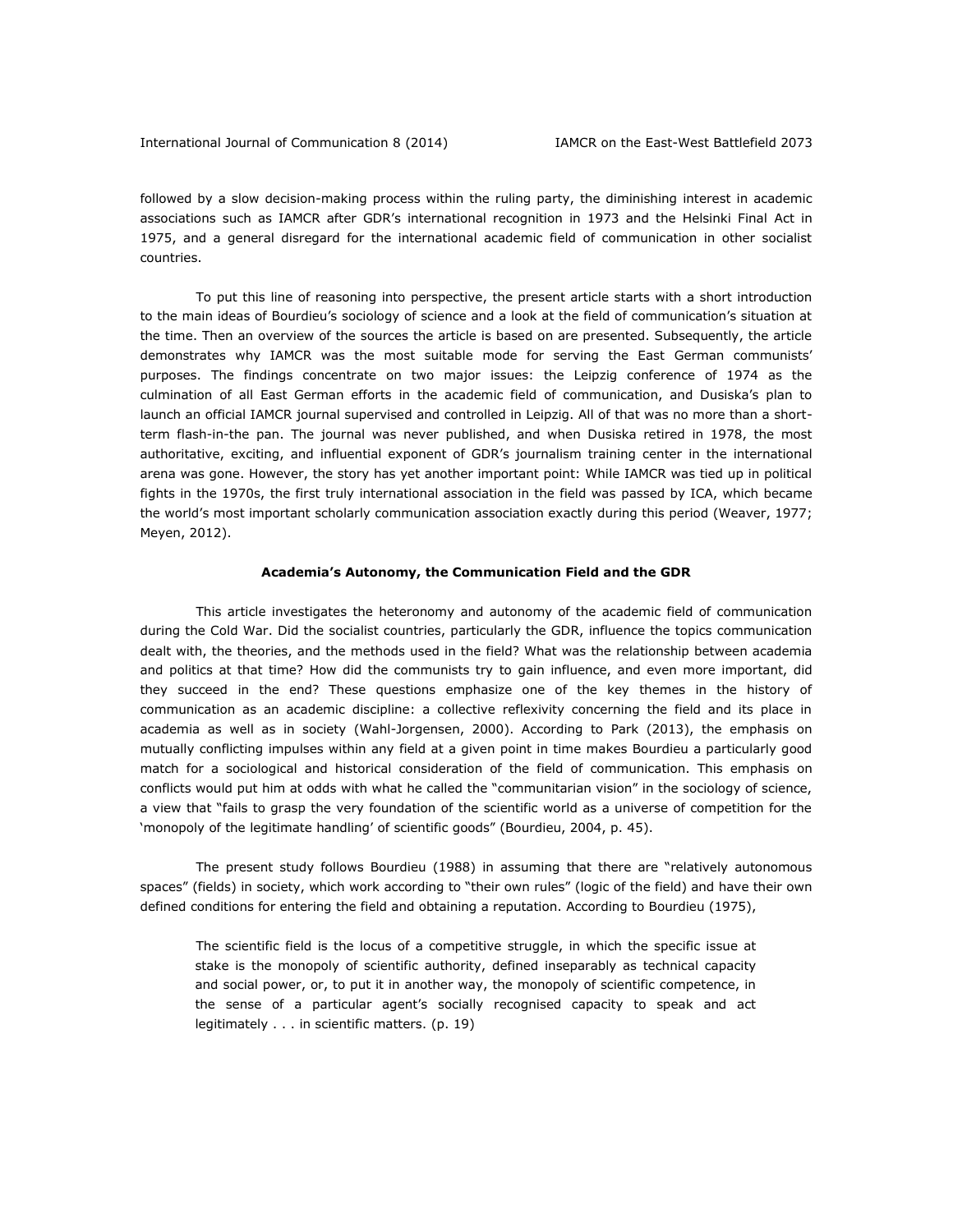Therefore, all scientific practices aim at the acquisition of scientific authority and thereby at the evaluation criteria of those practices themselves. What is at stake in the struggle is no less than the definition of "good science"—of the questions, theories, and methods that "may be regarded as scientific" (Bourdieu, 2004, p. 55), and that form the basis of the field. Since the acquisition of scientific authority (reputation) requires recognition by colleagues the main clients of an academic are also his or her competitors. It is important to consider the other side of the coin: Acknowledgment from the outside world is no more than a surrogate for scientific authority, at least in a mature academic discipline.

It is precisely this latter point that the present article is dealing with. No academic field can escape outside expectations involving significant social, economic, or cultural problems and the demand for graduates. However, a field such as communication should process these expectations and influences according to its own rules. According to Bourdieu, this transformational power is a crucial clue to a field's degree of autonomy. The smaller the degree to which a field of cultural production accommodates the constraints of sponsors and clients and the more such a microcosm follows its internal rules, the more autonomous it is.

In this regard, the Eastern European countries are a special case since they did not really have autonomous spaces during the Cold War. The primacy of politics was pervasive in all aspects of society. That is not only true in journalism (Meyen & Fiedler, 2013) but also in academia, especially in the field of mass media and communication research. In the GDR, the only journalism training and research institute at the University of Leipzig worked under the very same terms and conditions as the daily press, TV, and radio stations. Here, too, the Sozialistische Einheitspartei Deutschlands (SED, Socialist Unity Party of Germany) was in charge. In the political hierarchy, the members of the party's Central Committee stood higher than ministers; the secretaries and Central Committee's section leaders had the authority to issue directives to state ministers. Therefore, appointments of professors, pivotal research projects, training curricula, and even the employment of graduates were determined at the center of power. The Central Committee's secretary for agitation and propaganda presided over the agitation section, which was in charge of organizing and steering both the mass media and Leipzig's journalism institute.

It is important to be aware of this structure since the steering of the mass media in the GDR was a kind of public relations operation (Meyen & Fiedler, 2013). The topics and main concerns to be covered by the media had to support the interests of the rulers, especially in their interaction with the West. It follows that the representation of capitalist countries in the GDR media depended on the international political context. Capitalist countries were described in an extremely hostile way in the 1960s when the GDR was still internationally isolated, due in part to the construction of the Berlin Wall in 1961. The press coverage of events in the Western world became friendlier in the 1970s when the GDR gained international recognition, particularly in the aftermath of the accession to the United Nations in 1973. In the 1980s, the country depended largely on imports and financial backup from the West, so media reports about the capitalist world had a friendly tone (Fiedler, 2014).

Looking at IAMCR from the mid-1960s to the 1980s, one must keep in mind the political background. In the Federal Republic, the Hallstein Doctrine had been in effect since 1955 (Gray, 2003). In fact, this doctrine hindered diplomatic relations with the communists in East Berlin since West Germany,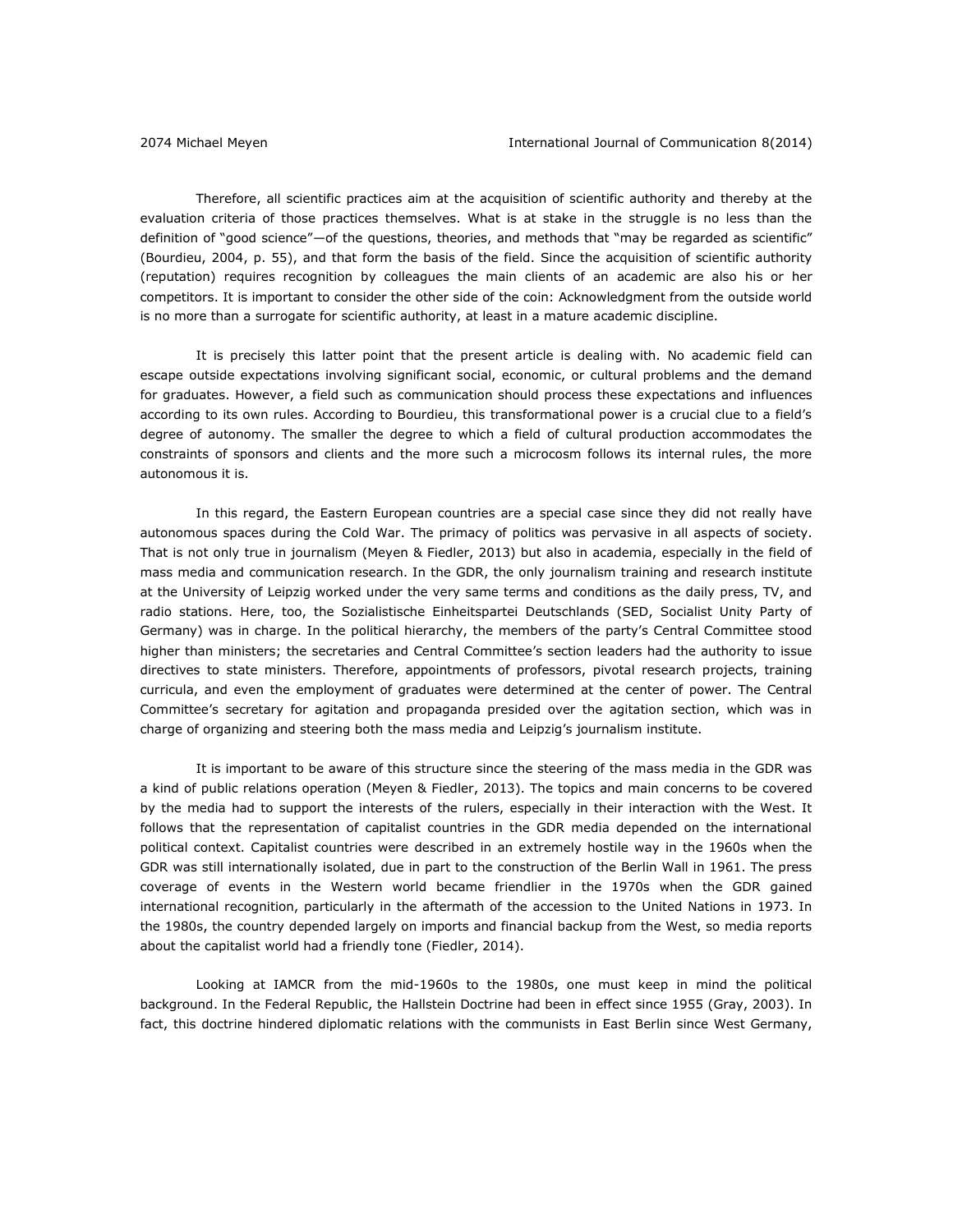an economic superpower, only supported those countries that did not officially recognize the GDR. The gradual softening of the Hallstein Doctrine only started in 1969 when a social democratic-liberal coalition took over. Before 1973, the GDR was more or less isolated, only recognized by socialist countries and, starting in 1969, by some Arab and African states such as Iraq, Syria, Egypt, Algeria, and Congo. France and the UK, to give just two examples, established diplomatic relations with East Berlin only after February 1973. It is easy to understand why international recognition became the major objective of GDR's foreign policy from the mid-1960s on. Like the mass media, academia became a political battlefield. International associations such as IAMCR were seen as tools to demonstrate to the world that the GDR was a legitimate and fully competent player in the international arena.

It goes without saying that the field of communication is part of the larger scientific field, which functioned differently in the 1960s or 1970s than it does today (Simonson & Peters, 2008). But at that time, too, the scope of people and institutions were shaped by objective relations between positions within the field (i.e., individuals, such as professors, and institutions, such as departments, universities, journals, or academic associations). Seeing the academic world through Bourdieu's lens, scientific work is always a social practice, framed by the interests of those within a given field, by the autonomy of that field, and by its position in the larger social space. There are neither "pure" research interests and intellectual controversies nor "objective" judgments on any talk or paper. Scientific work is first and foremost about social power, and every investment is organized by (conscious or unconscious) reference to anticipation of the chances for profit. So, every "choice" (area of research, theories and methods, place of publication) is directed toward maximization of scientific capital (Bourdieu, 1975, pp. 22–23). The structure of a scientific field or subfield at any given moment is "defined by the state of the power distribution between the protagonists in the struggle"; it is the result of previous struggles, "which is objectified in institutions and dispositions and commands the strategies and objective chances of the different agents and institutions in the present struggles" (Bourdieu, 1975, p. 27). Looking back to the 1960s and 1970s and paraphrasing Bourdieu, one can ask about the actors, the hierarchy, and the logic of the communication field: How far had the discipline progressed on its road to autonomy back then?

That is a legitimate question because communication is both the latecomer of the social sciences and a product of political and economic necessities (Park & Pooley, 2008). In the first half of the 20th century, other social science disciplines such as sociology, economics, anthropology, psychology, and political science were already born, but communication did not yet exist as a field (Abbott, 2002). It took World War II with its interdisciplinary work on propaganda that was clearly conditioned by the Rockefeller Foundation's support, military, CIA, and State Department funding (Pooley, 2008), the search for effective propaganda design in the early Cold War sponsored by the very same agents (Glander, 2000), and, last but not least, the growing interest of both media industry and students that "communication research [begin] to be recognized as a distinct academic field" (Craig, 2008, p. 676). Or, as in the case of West German *Publizistikwissenschaft*, solve its legitimacy crises by a shift from a humanistic to an empirical social science pleading for the use of quantitative methods (Löblich, 2007). However, Craig (2008) associated the "rapid growth and institutional consolidation as an academic discipline" that communication underwent with certain problems: a strain on resources, an overemphasis on practical training of undergraduates, and the threat of co-optation by commercial interests. It is not necessary to look back to the debate surrounding Bernard Berelson's pronouncement of the death of the field in *Public Opinion*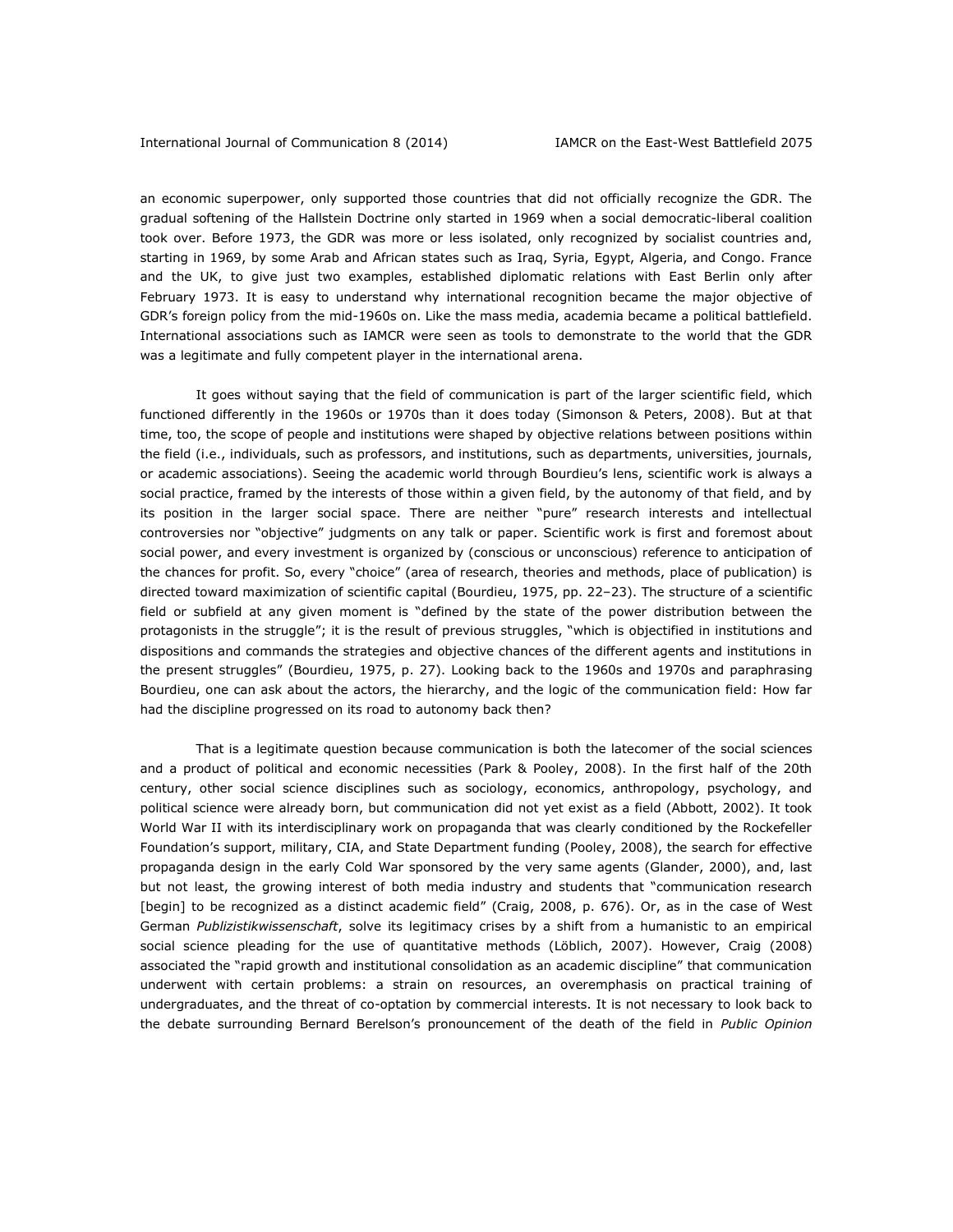*Quarterly* some 50 years ago when this academic enterprise was still newborn (Wahl-Jorgensen, 2004). Even in the 1980s, communication was still seen as an "academic Taiwan," claiming all of China as its own tiny island (Peters, 1986, p. 544).

East Berlin communists' support for IAMCR and their advertising for the well-equipped journalism department in Leipzig a perfect match for this situation. Looking back to the late 1960s and early 1970s, we find a small discipline fighting for its existence. ICA "was more like a family affair" (Krippendorff, 2012, p. 1704) back then. Klaus Krippendorff, who became an assistant professor at the University of Pennsylvania in 1964, described the early days of the association:

The scholars who gathered at annual conventions knew each other, and the program was printed on one page folded three ways. For me, one of the most interesting conferences was in Phoenix, Arizona, in 1971. ICA rented a motel with rooms around a swimming pool, and there were few parallel sessions. The climate was completely different. (ibid.)

According to Jack McLeod, born in 1930, and a professor at University of Wisconsin from 1962 to 2001, both ICA and AEJ moved toward research in the 1960s, but AEF made more steady progress by developing divisions or a new constitution. While an AEJ convention in the late 1960s would almost look like one from the present day (with discussants, 90-minute sessions in which two or three papers were presented, and papers available for advance reading prior to the sessions), "it took ICA more than ten years to reform itself as a more substantial association" (2012, p. 1743).

One crucial point in that development was the presidential address of Mark Knapp, ICA president in 1975. Eyewitness Klaus Krippendorff (2012) states, "He sought to instill pride in being a small association but counting the best people as its members" (p. 1705). According to Knapp himself:

In those days, we had people from government, people from business, and teachers who didn't want to do scholarship. The organization didn't have a clear identity. I said, "Let those who aren't interested in research go to other organizations if they choose, and let's make ICA *the* scholarly organization in communication." This was pretty controversial at that time, because some of my friends were people who weren't likely to be comfortable in such an organization and wanted it to be more inclusive. (Knapp, 2012, p. 1695)

All of that is clearly true. However, IAMCR's history, as it is presented in this article, could be another reason for ICA's ultimate success. Although IAMCR had a head start, unlike ICA it couldn't really extract itself from the grip of politicians or practitioners. IAMCR was a child of the postwar era. It was founded with UNESCO support in 1957 "on ecumenical soil crossing both East-West and North-South divides," and its beginnings were dominated "by Europeans, particularly the French" (Nordenstreng, 2008, p. 229). Those origins dominated the association at least until the end of the Cold War. Simply put, IAMCR was more about politics than serving as a locus for the "competitive struggle" for scientific authority described by Bourdieu.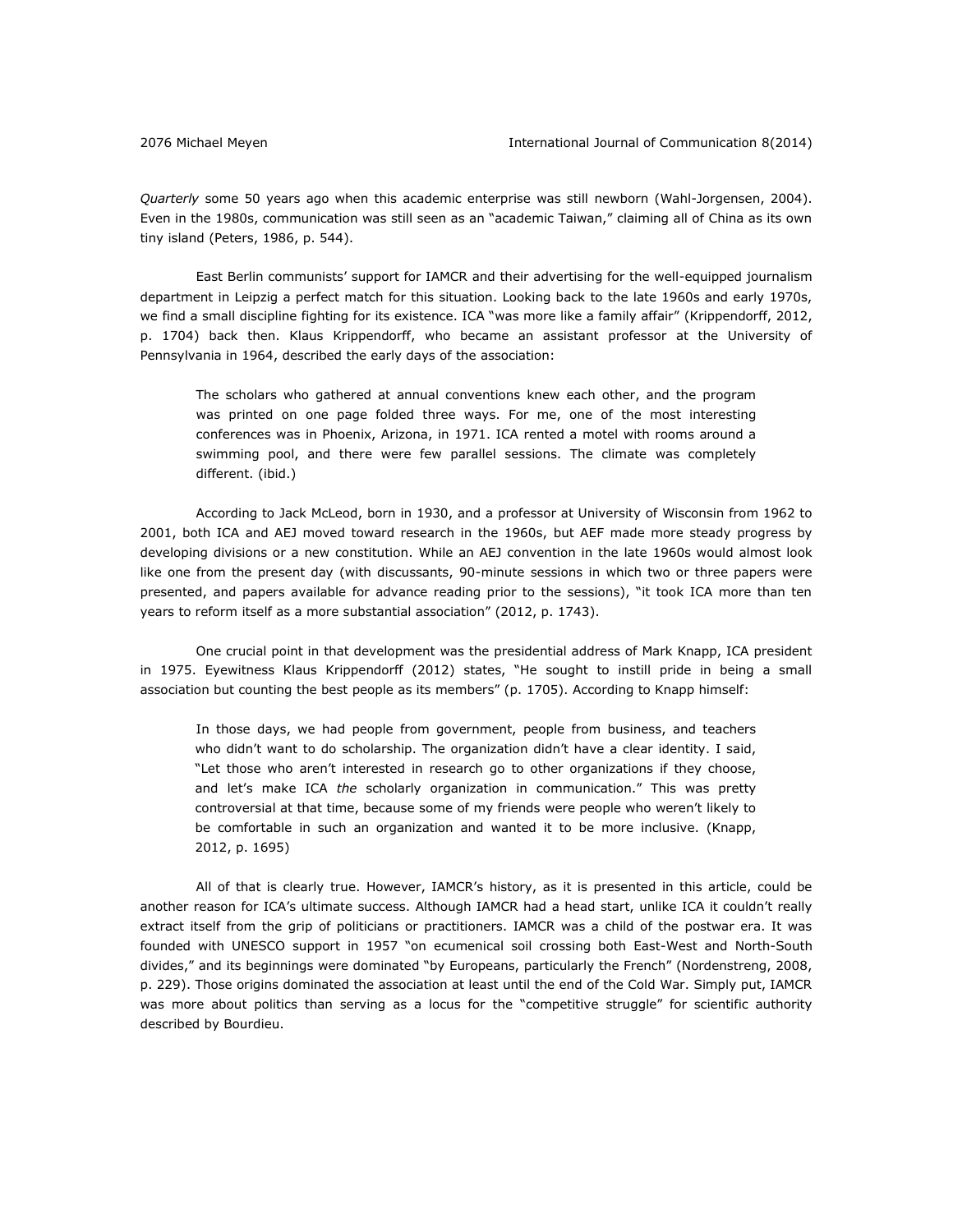#### **Sources**

As noted above, the present study is based on two kinds of documents—archive material and interviews with eyewitnesses. Among these sources, the files coming from Leipzig's university archive are by far the most significant ones. In this archive, Emil Dusiska's entire correspondence is available. Dusiska was elected IAMCR's secretary-general in 1972 and resigned in 1978 when he retired from his professorship at Leipzig. As secretary-general he was the main contact partner of James Halloran from the University of Leicester in the United Kingdom, the association's president from 1972 to 1988. In addition to many letters, Dusiska's reports on the regular meetings of IAMCR's inner circle and his conceptual papers on GDR's engagement within the association are preserved in the archive. Most of these reports and papers were sent to the section of agitation at SED's Central Committee.

It is important to know that Dusiska was not a typical academic. Born in 1914 as a locksmith's son, he started out as a print worker. Like many other later functionaries of the GDR, Dusiska was actively involved in the revolutionary workers' movement from very early on and forced into illegality when the National Socialists took over in 1933 (Meyen & Fiedler, 2013). He survived the war as a dispatcher in a printing office, joined the Communist Party in 1945, worked first as an economic official, and then became a journalist for the SED's mouthpiece *Neues Deutschland* from1950 to 1955. On his CV, there is only one year of academic education, at Berlin's Higher Party School from 1949 to 1950. This course was a requirement for any leading position in the GDR. It can be assumed that Dusiska's talents as an agitator and journalist were discovered there. Thanks to his economic knowledge, he became a full-time member of SED's newly founded agitation commission in 1955. This commission was conceived as a kind of think tank for matters of agitation and propaganda. Here, the party's reasoning was developed. In addition, the commission set its sights on the mass media as well as the journalism faculty at the University of Leipzig. When Leipzig's dean, Hermann Budzislawski (1901–1978), became ill and tired of his position in the early 1960s, Dusiska was sent to the party's institute for the humanities in order to quickly get a doctoral degree and was appointed a full professor at Leipzig right after finishing his dissertation in 1965.

This life story is recounted in detail for two reasons. On the one hand, it is the first piece of proof that the field of communication, media, and journalism research in the GDR was not about scientific reputation at all but dominated by politics. In all major instances, the Communist Party decided on staff and strategy. On the other hand, Dusiska himself had very close ties to Berlin's inner circle. His predecessor, Budzislawski, was also a party member, of course, and a journalist as well, but he was also famous far beyond the GDR. In the 1930s, he was editor-in-chief of the German-language exile magazine *Die Neue Weltbühne*. After his emigration to the United States, Budzislawski became, among other things, the assistant and ghostwriter of Dorothy Thompson. However, like most of the other German communists surviving the Third Reich in Western countries, he couldn't join the Berlin power circuit after his return (Siemens, 2013). In IAMCR, Budzislawski was an individual member since the association's foundation in 1957. In 1964, he joined the executive committee, but only with Dusiska did IAMCR suddenly become an important stage for GDR's foreign policy.

In addition to Dusiska's letters and reports, Leipzig's university archive holds comprehensive records of the IAMCR conference in 1974. These records comprise not just the two-volume proceedings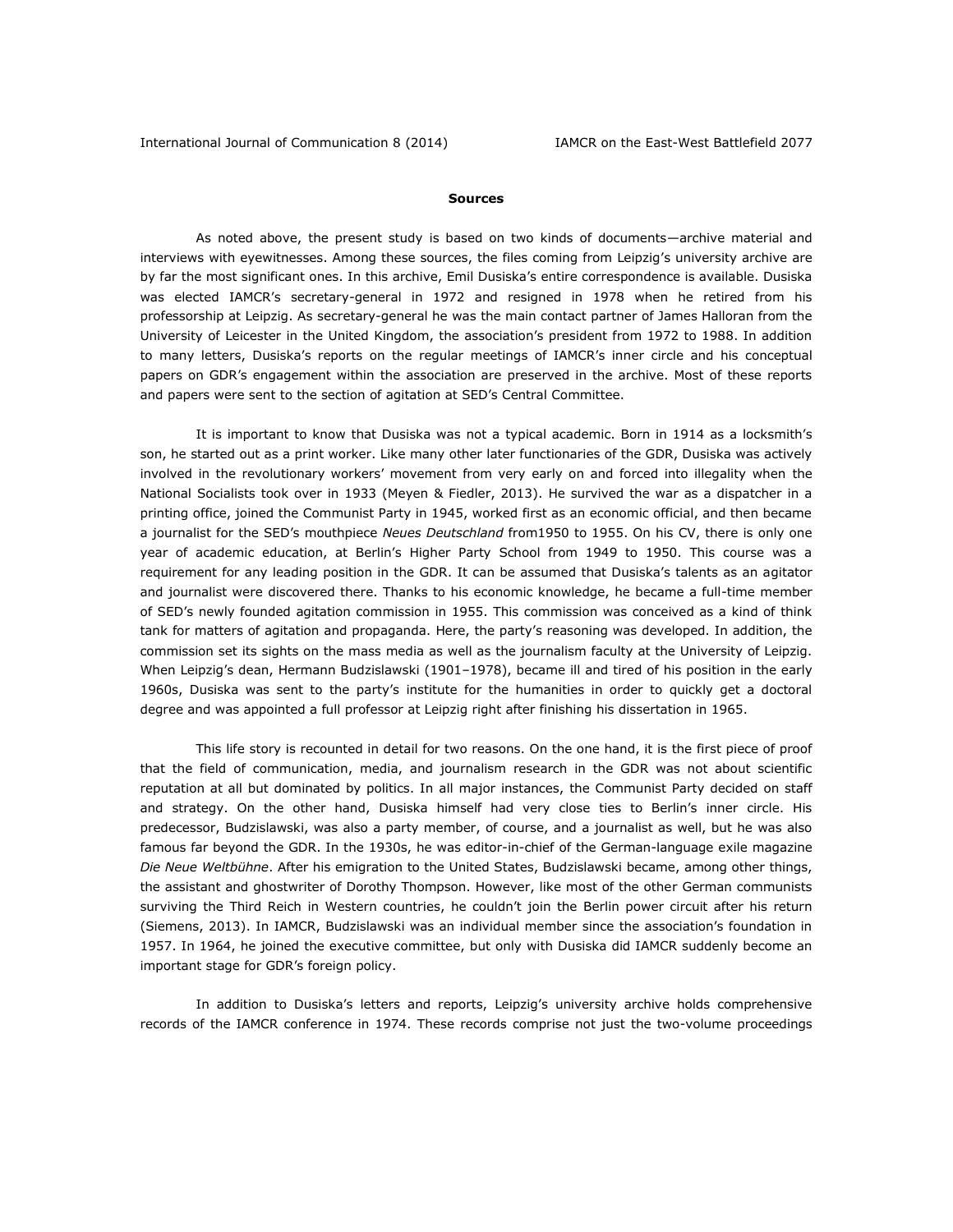and the correspondence with the association's officials, speakers, and participants, but also reports about the conference itself including detailed discussion and behavior protocols. Many of Leipzig's students had to serve as conference attendants. It was part of their job to talk politics with the foreign academics during breaks and at the hotel bars. Furthermore, some files used for the present contribution come from the Federal Archives in Berlin. These files provide information about the party's IAMCR strategy and the significance of that stage.

Emil Dusiska died in 2002, so he couldn't be interviewed. The same is true for most of the other Eastern European protagonists of that time, such as Mieczyslaw Kafel (1912–1971) from Warsaw, who was elected IAMCR's vice president in 1964, or Vladimir Klimes (1910–1983) from Prague, who became the association's secretary-general in the very same year. However, Kaarle Nordenstreng and Yassen Zassoursky, two other major players are still available. Nordenstreng, who became a professor at Tampere in Finland in 1971, was the Eastern bloc's candidate for IAMCR's presidential elections in Buenos Aires in 1972. According to a report addressed to the SED's agitation secretary, Werner Lamberz, Nordenstreng refused the offer after a period of consideration (Dusiska, 1972a), became vice president instead, and stayed in the association's leadership until 1988. Zassoursky is both a long-time dean of Moscow State University's faculty of journalism (1965–2007) and a long-time vice president of IAMCR (1968 to 1988). The East German files establish him as the most important point of reference for all decisions Eastern Europeans had to make within the association.

#### **Results**

This section will show, with the support of a chain of arguments organized into four theses, why, how, and to what end the GDR and its comrades from Eastern Europe were involved with IAMCR. The format of this article only allows the inclusion of limited archival evidence to support the successive stages of the argument.

*Thesis 1: From the mid-1960s on, the main goal of the socialist countries within IAMCR was a political victory.* 

Even making allowances for the rhetoric of official political communication in communist states, the strongest proof of this thesis is Dusiska's report of the 1974 conference in Leipzig written for the SED's Central Committee (Dusiska, 1974a). Summarizing both the talks given in the conference's four working groups and the discussions following those presentations, he concluded that the conference was "a triumph over the representatives of the bourgeoisie" (ibid., p. 17). The most important factor was the great coherence of the socialist camp. Particular praise was given to the comrades from the Soviet Union. Dusiska recalled their knowledge of foreign languages and applauded their witty repartee: "They immediately joined the discussion when Marxist positions were attacked" (ibid.). In this report, France Vreg (1920–2007) from Ljubljana served as Dusiska's unsuspicious witness. The Yugoslavian academic had underlined how impressed he was with his GDR colleagues: "That and the socialist solidarity prompted him to deviate from his written text and to emphasize the common Marxist position" (ibid., p. 18). In addition, Dusiska distinguished between "progressive representatives of bourgeois communication research," (ibid., pp. 18–19) such as Herbert Schiller (1919–2000) or Kaarle Nordenstreng, and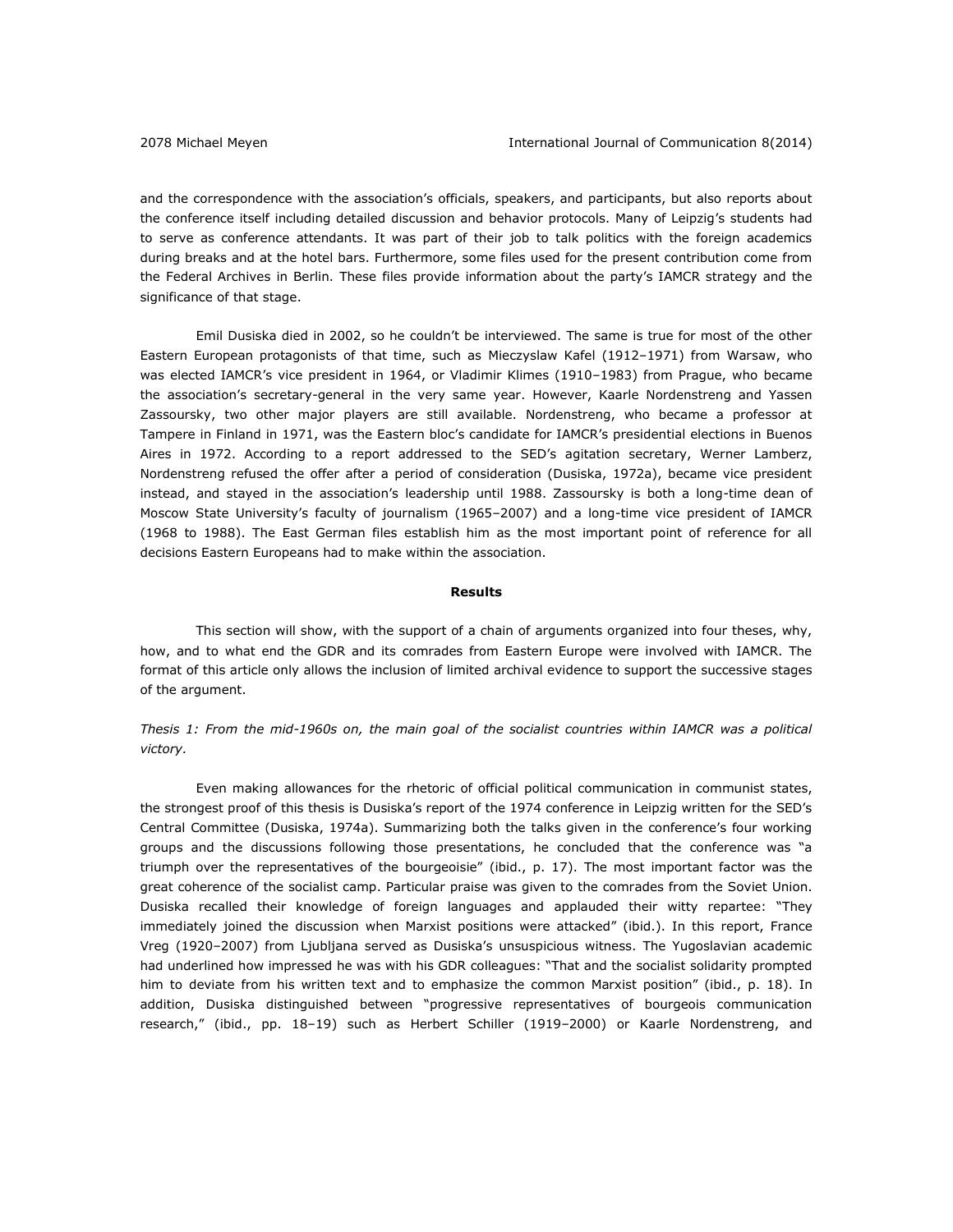pronounced anticommunists. The last group included the three West Germans Elisabeth Noelle-Neumann (1916–2010), Otto B. Roegele (1920–2005), and Martin Löffler (1905–1987), as well as Georges H. Mond from France. Even IAMCR's president, James Halloran, got a critical note because of "some disrespectful remarks about Marxist contributions" (Dusiska, 1974a, p. 8). Apart from these exceptions, the majority of the Western academics would finally recognize the restrictions on the freedom of the press arising from media concentration and the journalists' dependence on their employers. Beyond the academic content, Dusiska also spoke about the unqualified success of the GDR as a host, praising the smooth running of the event as well as the theme tours to editorial offices and tourist sights (Dusiska, 1974a).

In the same report, one could also find the four major objectives the East German communists had for the Leipzig conference, which are nearly the same as those pursued by Eastern European countries within IAMCR generally:

- 1. Presenting the Marxist-Leninist views on the class-related functions of mass media; falsifying convergence theory; addressing the bourgeois theories of press and information freedom.
- 2. Announcing the extensive academic publications on mass media from the socialist countries in order to influence journalism in developing countries.
- 3. Providing an opportunity for young Marxist-Leninist and Leftist academics from capitalist European countries to criticize the capitalist system.
- 4. Presenting the great breadth and diversity of mass media in the socialist countries, especially in the GDR and the Soviet Union. (Dusiska, 1974a)

Although the core of these objectives stayed the same from the late 1960s to the 1980s, the nuance shifted along with the changes in the international political climate. Three years before the Leipzig conference, in a document on the socialist countries' involvement with IAMCR written by Yassen Zassoursky, the fourth and final point of the above list is missing. Instead, there are two additional goals: explaining the communist parties' politics and studying the most recent methods and findings of journalism, mass media, and communication research all over the world (Zassoursky, 1971). The era of détente policy was just beginning and so was the constant academic exchange. Before IAMCR's Warsaw conference in 1978, professors of the Leipzig journalism institute wrote a rather political agenda including a goal of strong influence in all of the association's sections as well as a kind of symbolic politics. In this paper, in third place was a demand for fighting all ideological interferences from outside and revealing those efforts as threats to peace (University of Leipzig, journalism department, 1978). Therefore it is easy to conclude that the Warsaw conference, at least for the East Germans, was not about scientific reputation at all but rather was a part of the political game of the time.

*Thesis 2: To meet their targets, the socialist countries used all of IAMCR's stages and levels from the association's leadership positions and its venues through the programs and proceedings of the*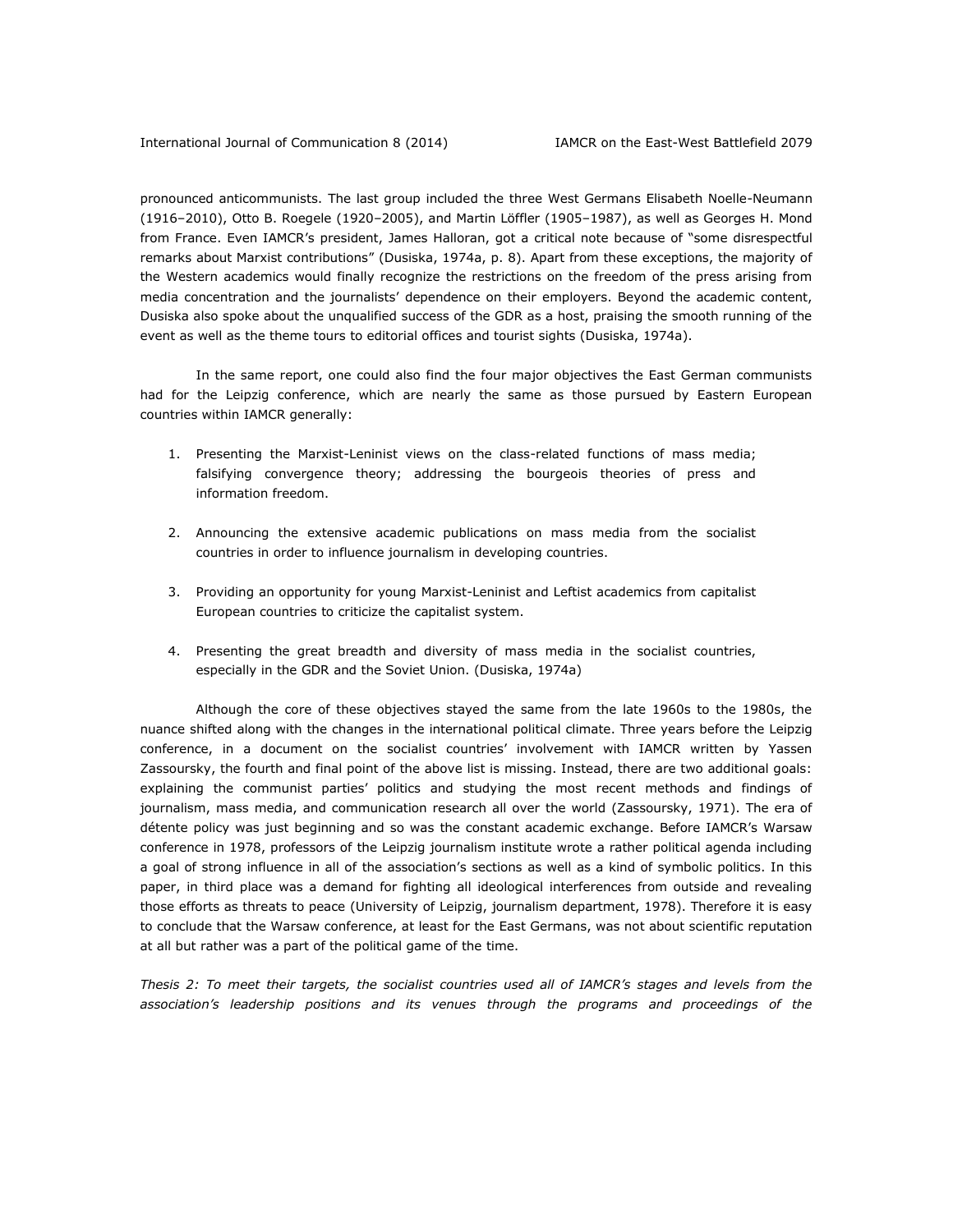*conferences to discussions of talks and the statute. A minimum aim was the essential balance between the two ideological camps as constructed in Eastern Europe.* 

Almost from its beginnings, the socialist countries were strongly represented in IAMCR's leadership. As stated above, Mieczyslaw Kafel from Poland was elected vice president in 1964. In the same year, Vladimir Klimes became the association's secretary-general. That why the association's administration moved from the Netherlands to Prague at the time. In 1968, Yassen Zassoursky became a vice president too. Kafel died in 1971. Since Jacques Bourquin from Switzerland, elected president in 1964, was weary of office, the Buenos Aires conference in 1972 suddenly took on immense significance. According to the Leipzig files, the representatives from Eastern Europe agreed on the plan to elect Kaarle Nordenstreng as IAMCR's next president. In the SED reports, which are based on statements of both Eastern European academics and communists from Finland, Nordenstreng is called a progressive professor who would try to position himself as a leading representative of Marxist views on mass media (Dusiska, 1974b). There was plan that in Buenos Aires, Emil Dusiska would stand first as a vice president and then as a secretary-general in order "to prevent an official from a capitalist state in any case." Whereas the latter objective was reached by unanimity, the presidential one wasn't. Nordenstreng supported Halloran (Dusiska, 1972). The potential candidate himself 40 years later:

I was already convinced of him in 1970 at the conference in Konstanz. To me, Halloran represented my ideal of scholarship. He was progressive and innovative. Politically, he was Labour oriented. I thought he had both the proper credentials and the age to become a president. I was just 31. I couldn't consider that idea seriously. So I tried to convince Emil Dusiska and his colleagues that Halloran is okay and not somebody to be suspicious of. It was almost part of the Eastern habitus to be suspicious of people in the West. For some reason, I had their confidence. Halloran did not. They took him as a potential dissident or whatever. (personal communication, July 24, 2012)

In Konstanz, Dusiska had proposed for the very first time that IAMCR should go to Leipzig in 1974. Although the West Germans didn't like this idea at the time, they also voted in favor of the GDR in Buenos Aires. However, the two East German representatives, Emil Dusiska and Günter Heidorn, a historian from the University of Rostock, felt forced to leave the conference temporarily because the Argentineans didn't have a GDR flag (Dusiska, 1972a). The IAMCR's choice of venue of 1966 had also been politically motivated. Since most NATO countries refused the entry of East Germans back then, Hermann Budzislawski proposed Herceg Novi in Yugoslavia (Fischer, 1966). The venues remained an important battlefield. In June 1978, Emil Dusiska wrote Klaus Raddatz from SED's agitation section saying how proud he was of the next meeting place. Warsaw had been passed despite the resistance of Western representatives. In 1980, IAMCR would probably go to Nigeria or Venezuela (it became Caracas, finally) "where obviously only very few of our comrades could take part." Now, the bourgeois forces within the association would try to dominate the Warsaw conference program (Dusiska, 1978).

The files document how vigorously and viciously the struggle raged over every presentation and proceeding slot. Dusiska just counted numbers. In Warsaw, for example, two of the four working group secretaries and 10 out of 27 talks came from the socialist camp (Dusiska, 1978). In Leipzig, the GDR used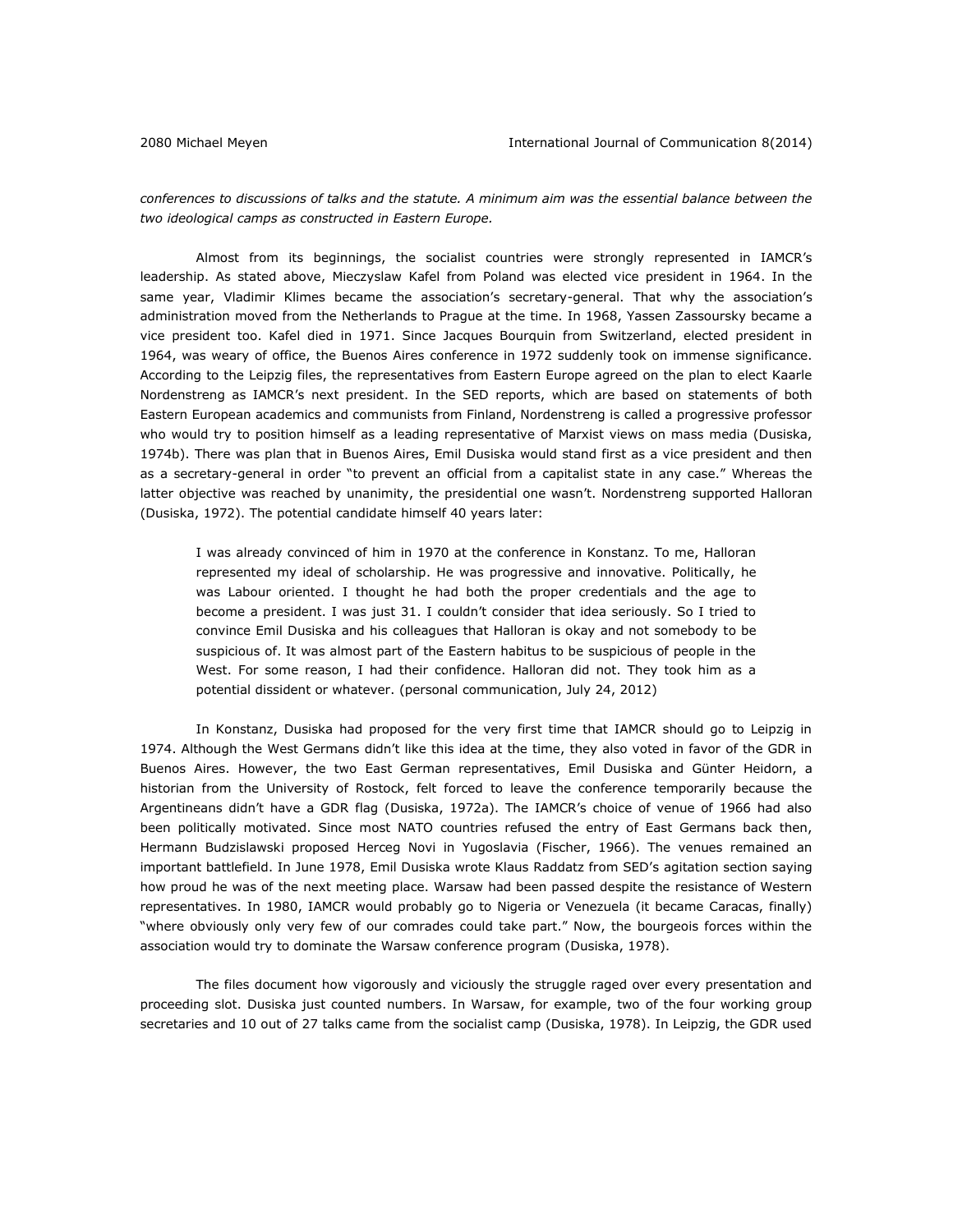its home advantage. Right from Dusiska's concrete initiative dated August 17, 1973, the main objective was quite clear: "The preponderance of our theoretical ideas must be ensured" (Dusiska, 1973a). In the end, the host provided all four secretaries, one working group head (Dusiska: "Mass Media and Participation"), and 24 out of 52 full papers that were submitted in advance. More than once, IAMCR officials such as Nordenstreng or Halloran asked Dusiska for restraint. For example, Nordenstreng wrote in June 1974, "You know that I don't like the idea of mechanistic balance in politics. However, such a constellation is a risk for our very own progressive objectives." In contrast to 1974, Dusiska failed in Leicester and Warsaw. After the 1976 conference, he wrote that the balance had been lost during the preparation. The reason is rather human: Most of the colleagues he proposed as speakers did not meet the deadline (Dusiska, 1976). In 1978, Dusiska's list with talk proposals simply came too late. Halloran (1976) wrote an eight-page response talking about "some confusion." In an association that now had 51 member states, it would be rather unusual for 50% of the speakers to come from Poland and the GDR.

The discussions opened after the conference talks were a special case. In order to be prepared, the Eastern European representatives held regular meetings to formulate and adopt a unified strategy. Before the Buenos Aires conference in 1972, for example, there were two meetings in Leipzig (February) and Krakow (April) (Heidorn, 1972). Although Yassen Zassoursky in 2012 didn't want to remember those events, according to Dusiska's reports and other archival documents, the Soviet academic was the most important player in these meetings. The other participants mainly came from the GDR, Poland, and Czechoslovakia. Conversely, Bulgaria and Romania didn't show any strong presence, even in the Leipzig meeting—just three delegates altogether (Dusiska, 1974a). In the summer of 1974, the Leipzig journalism institute had several internal briefings on tactics. What should the participants say, for example, about the free flow of information? "How do we achieve an equal share during discussions? However, comrades, we don't want to dominate visibly" (University of Leipzig, 1974). At the end of August 1974, Uwe Boldt, a professor at Leipzig, went to Prague promoting the conference. In his report, he complains that the Czech university colleagues would underestimate IAMCR's importance. For this reason, Boldt also went to the Central Committee of the Communist Party in Czechoslovakia. There, he received the promise of 7 to 8 Leipzig participants from Prague selected according to their knowledge level, ready wit, and combative spirit (Boldt, 1974).

*Thesis 3: The GDR was the driving force behind the Eastern European initiatives within IAMCR. In East Berlin, from the mid-1960s, the association was seen as a tool in the fight for international recognition. By joining the UN in 1973, this stage lost its significance. Besides this there are two more reasons for the slow withdrawal of the country from IAMCR: a permanent shortage of foreign cash and political decisionmaking structures that couldn't match the rules of an academic field such as communication.*

Before the Vevey conference in 1961, IAMCR came into the SED's focus for the first time. The Central Committee's agitation section recommended participation by the national journalists' association because of IAMCR's link to UNESCO (Drobela, 1961, p. 81). However, back then, another international stage was by far more important for East Berlin's mass media experts: the International Organization of Journalists (IOJ). In 1966, the GDR organized the IOJ congress in Berlin and spent almost one million marks on the event. At the time, the IOJ represented journalists from 42 countries that were almost exclusively Eastern European, African, Asian, and Latin American. From SED's point of view, this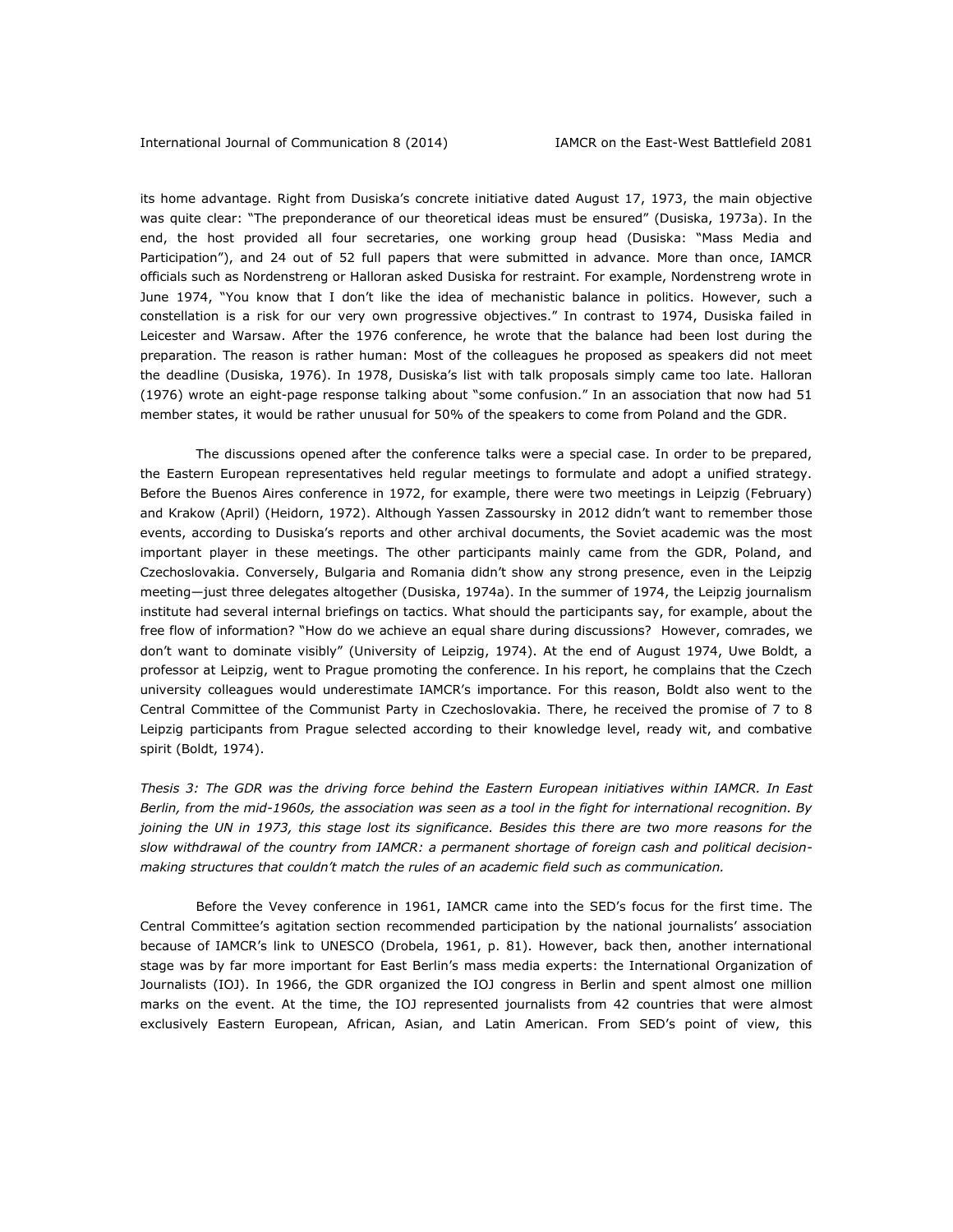configuration was the IOJ's weak spot. Most Western national journalists' associations were members of the International Federation of Journalists (IFJ) that was founded in 1952 (GDR's journalists' association, 1966a). According to the SED files, in the mid-1960s the IFJ still rejected all contacts with the IOJ ("application of the journalistic Hallstein doctrine," GDR's journalists' association, 1966b).

In IAMCR, the situation was quite different. The membership was cheap (just 50 Swiss francs a year for a single person), and the GDR was well represented by Hermann Budzislawski and, even more important, as is usual in academic fields, on equal terms with West German representatives (Fischer, 1966). The East German academics cleverly used that situation to get travel authorizations and foreign cash. In their reports and applications, they pointed to the GDR's external policy objectives, to the link between IAMCR and UNESCO, and to a vague hope for receiving research money from UNESCO. A 1971 report, for example, referred to respective initiatives from the Americans, British, and West Germans (Dusiska, 1971). In December 1972, the SED's Central Committee got information about a 2.5 million dollar UNESCO research program in progress which the Leipzig professors would like to work on (SED's Central Committee, 1972, p. 69). A short time before, Dusiska had promised "a considerable dollar income by UNESCO funded projects" to the minister of higher education (Dusiska, 1972b).

The reality looked somewhat different. IAMCR was a rather poor association at the time. In 1973, there were less than 30 full paying members (Halloran, 1974, p. 1). To give another example, in the very same year, Halloran had to reject a request for 1,000 marks by the West German Martin Löffler, who planned a separate meeting of IAMCR's legal section in Strasbourg (Halloran, 1973). UNESCO was no real help. The only exceptions were travel costs for IAMCR's major conferences. In 1974, UNESCO was funding two expert rounds in Leipzig with US\$9,000. That money helped IAMCR to invite 11 top academics, including Elisabeth Noelle-Neumann, Kaarle Nordenstreng, James Halloran, and Alfred Opubor (1937– 2011) from Michigan State (Willings, 1974). "I don't think that UNESCO was an important financial funder to anybody" said Nordenstreng in the summer of 2012.

They rather were giving just their name and a bit of seed money and, then, expected a lot of resources from the recipient. Certainly I saw this game between the UNESCO and the GDR. They wanted to legitimize themselves and their research with UNESCO but so did others, even we in Finland. We always considered it as very useful to have the UNESCO emblem on this or that project. (personal communication, July 24, 2012)

It is easy to understand why IAMCR's Western representatives were delighted by the GDR offers. In 1973, the association's leadership was invited to Leipzig. That very first executive meeting on socialist soil was fully funded. The 1974 conference had a budget of more than 80,000 East German marks. The opening reception was sponsored by the GDR government, and the participants were welcomed by a minister (GDR's government's presidium, 1974, pp. 157–161).

However, at that conference the GDR's interest in IAMCR had already passed its peak. When the idea came up in 1970, the international political situation was completely different. Just two years later, in August 1972, Hermann Axen, the SED's foreign affairs secretary, already questioned the usefulness of Dusiska's international activities. Axen considered the journey to Buenos Aires unnecessary. The two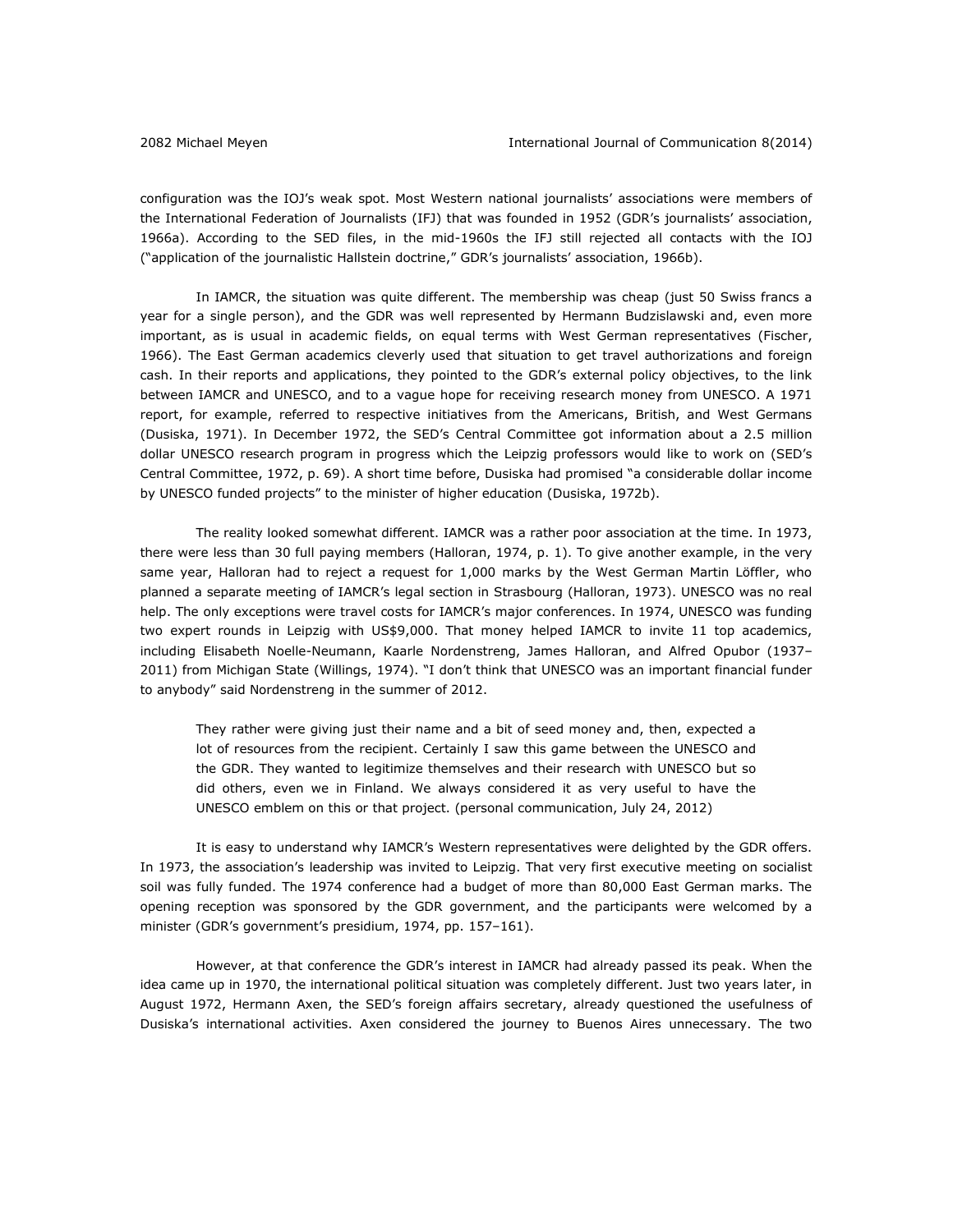professors, Dusiska and Heidorn, would be much more useful in their lecture halls at home (Axen, 1972, p. 59). The altered position of the GDR in the international arena also complicated the financing of the Leipzig conference, particularly since many more participants applied than the expected 120. Dusiska had to write many letters begging for money (see Dusiska, 1974c).

These examples demonstrate that Dusiska was not the procedure's master. Even if it was minor, he had to ask for the Central Committee's permission. The SED's inner circle decided everything from foreign cash to travel authorizations to the Leipzig funding. Therefore, Dusiska and his comrades celebrated IAMCR's decision to hold the 1974 conference in Leipzig, but they were also happy to have an alternative with Leicester if the Communist Party wouldn't agree in the end (Förster, 1972). In 1975, IAMCR had only three active (paying) members from the GDR: Dusiska, Heidorn, and the national journalists' association. James Halloran, remembering the spectacular 1974 conference just some months before, was surprised and asked in Leipzig about mistakes in his lists (Viertel, 1975).

*Thesis 4: Apart from GDR's declining interest in IAMCR, there is a second significant reason of the decreasing influence of Eastern European representatives on the association's agenda. In the early 1970s, in the field of communication, academic logic began to triumph over political logic.*

Again, the best proof of this thesis is one of GDR's efforts to influence the internal logic of the communication field. In April 1973, James Halloran sent Dusiska's "Project of a scientific journal to be published by the IAMCR" to all members of the association's executive board. Although Dusiska named one precondition (money from UNESCO's mass communication department for an independent documentation section within the journal), his proposal was very tempting since he promised both very low printing costs and editorial support from the Leipzig institute (Dusiska, 1973b).

In the past, IAMCR's journal initiatives had been rather disappointing on the whole. In the first five years, only two bulletins were published by the association. From October 1962 to December 1964, there was an official IAMCR information letter within *Gazette*, both produced in Amsterdam at the time and pushed by Maarten Rooy, secretary-general at the time (Cohen, 1977, p. 4). This journal disappeared when UNESCO stopped funding and Vladimir Klimes from Prague was elected as the new secretarygeneral. At the time there was already a plan for an IAMCR journal, but this plan was blocked by the socialist countries since their representatives were afraid of paying foreign money for the dissemination of bourgeois theories (Dusiska, 1973c). So, for almost a decade, IAMCR members just got presidential letters. At the 1970 Konstanz conference, George Gerbner (1919–2005) resurrected the idea of an IAMCR journal. That's why the association founded a publication section composed of Gerbner, Nordenstreng, Dusiska, and Frans Kempers from the Netherlands, who promoted, not surprisingly, a new cooperation with *Gazette* (Kempers, 1973). Kempers was supported by Olaf Hulten from Sweden, for example (Hulten, 1973).

Dusiska's plan, which was not yet confirmed by the SED's Central Committee, sounded simple but included two traps. The new journal would be published by the IAMCR presidium that "will appoint an Editorial Board chaired by the Secretary General" (i.e., himself) (Dusiska, 1973c). "The Editorial Board will decide the acceptance or rejection of papers on the consensus principle" (Riegel, 1973, p. 1). This means,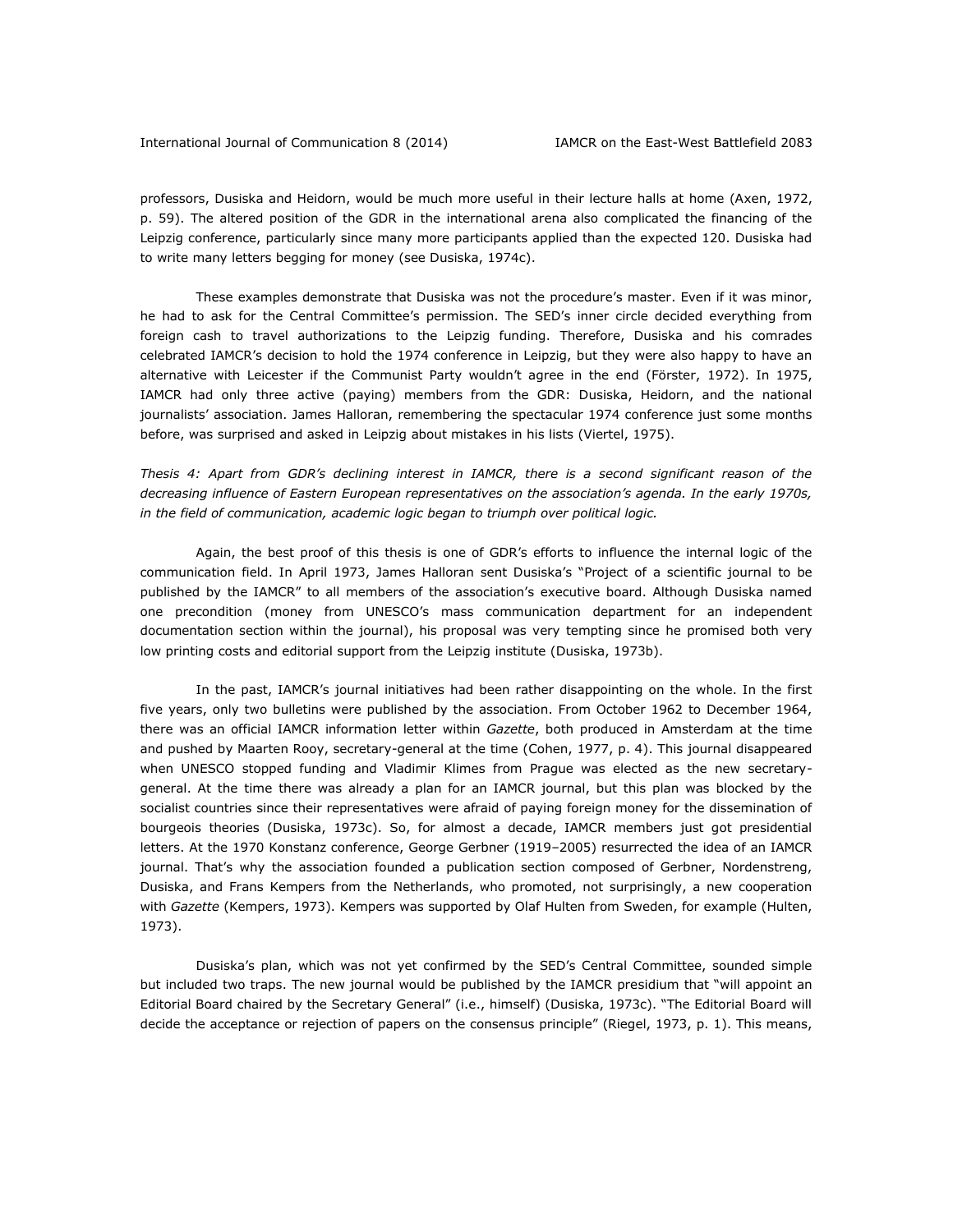no paper would be published without GDR's authorizations. There was a second crucial point that was even more discussed within IAMCR: "According to UNESCO regulations, the papers shall not contain any attacks on any member country of UNESCO" (Dusiska, 1973c, pp. 1–2). In a letter to IAMCR's executive from May 1973, Oscar W. Riegel (1902–1997) named that paragraph a prohibition of critical science. "We don't need East-West bipolarity in international communication journals." In the very same letter, Riegel also rejected Kempers' *Gazette* plan since this would just pursue Kempers' own interests (Riegel, 1973). At the Leipzig conference, it came to a final showdown. IAMCR's publication section rejected Dusiska's project with an academic argument summarized by Frans Kempers (1973, p. 8):

Whoever is to decide on what an attack on a member country is? Every truly scientific analysis is based on the critical analysis of reality and may be interpreted by political authorities as an attack whenever it pleases them . . . . Such a price is too high to pay for UNESCO in my opinion. The sole criterion for publications of articles ought to be their scientific level.

Interestingly enough, in 1974 George Gerbner reinvented the *Journal of Communication*. Within a short period of time, that ICA publication became flagship journal of the communication field. In 1973, Emil Dusiska was asked at least twice to serve as a "consulting and contributing editor" for the *Journal of Communication*. Gerbner's reasoning was that the field would need a "strong and central publication" integrating academics from all over the world (Gerbner, 1973). Following the arguments presented in this article, it is easy to guess that Dusiska had other things to do.

#### **Summary**

The arguments of the present article are three-fold. First, it shows a virtually forgotten part of communication's early evolution. The Eastern European socialist countries—first and foremost the GDR tried to influence the discipline's institutions from the mid-1960s onward in order to use the field for political purposes. That is why the East Germans helped kick-start IAMCR. In return, IAMCR's policy was discussed in the Communist Party's inner circle. Second Eastern European involvement in the international field of communication depended both on the political climate and the field's autonomy. Although the GDR used IAMCR as a tool in its fight for international recognition, the country's interest in the association immediately declined after that very important goal was achieved. In addition, this development was surely influenced by the growing maturity of the academic endeavors in the field. In the early 1970s, academic reasons started to triumph over political logic. Third, despite the short duration and limited success of the East German efforts, this episode changed the field's structures. Since IAMCR was hampered by political fights and not even able to launch a journal of its own, ICA could embark on its triumphal procession to become the world's leading scholarly communication association.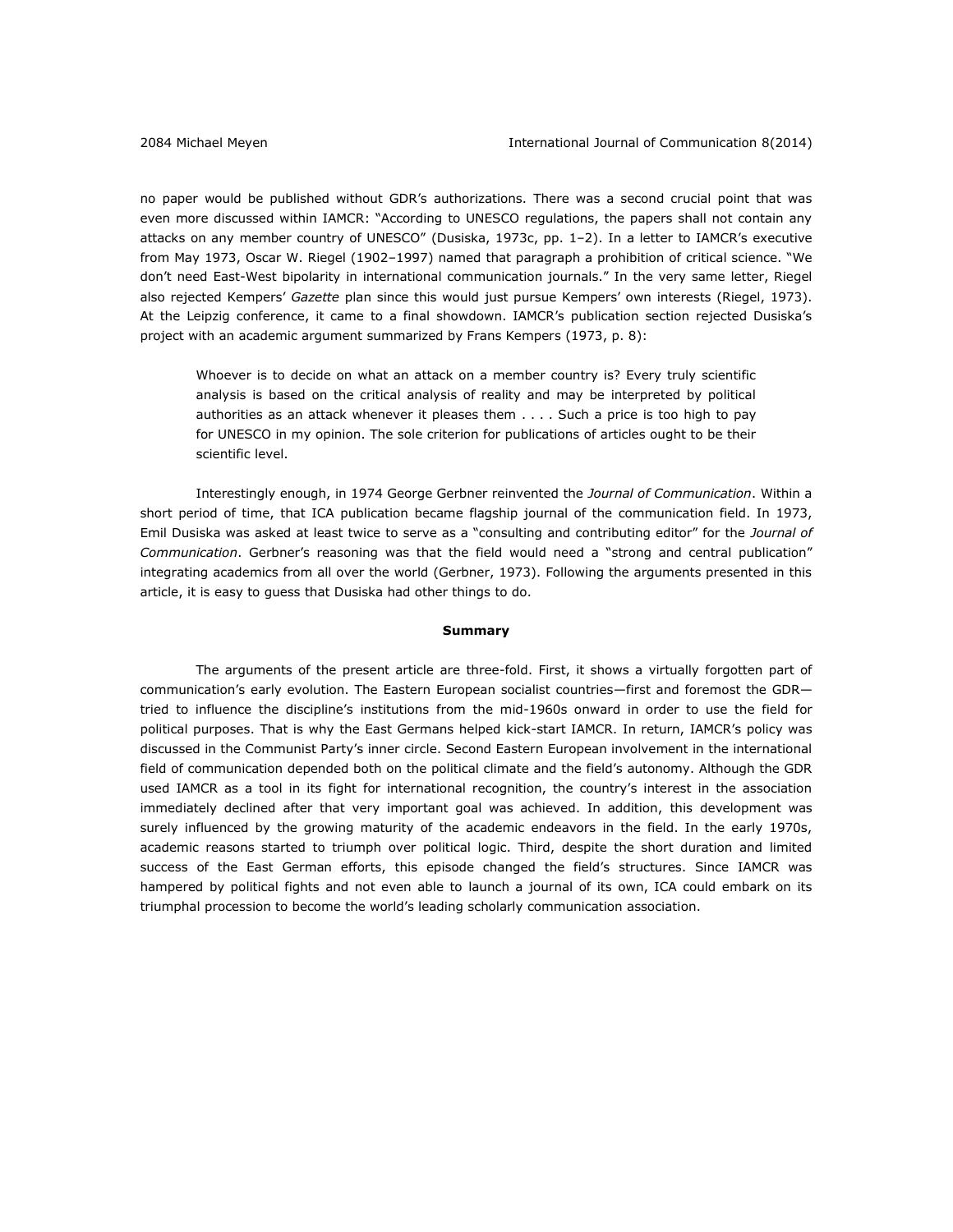## **References**

- Abbott, A. (2002). *Chaos of disciplines*. Chicago, IL: University of Chicago Press.
- Axen, H. (1972, August 9). [Letter to Paul Verner]. Federal Archive (DY 30/J IV 2/3A, no. 2213). Berlin, Germany.
- Boldt, U. (1974, September 1). *Report on my journey to Prague*. University Archive (Institute for Communication, AIERI No. 36). Leipzig, Germany.
- Bourdieu, P. (1975). The specificity of the scientific field and the social conditions of the progress of reason. *Social Science Information, 14*(6), 19–47.
- Bourdieu, P. (1988). *Homo academicus*. Stanford, CA: Stanford University Press.
- Bourdieu, P. (2004). *Science of science and reflexivity*. Chicago, IL: University of Chicago Press.
- Cohen, E. (1977). A short history of *Gazette*. *Gazette*, *23*(1), 3–4.
- Craig, R. T. (2008). Communication as a field and discipline. In W. Donsbach (Ed.), *The international encyclopaedia of communication* (pp. 675–688). Malden, MA: Blackwell.
- Drobela, S. (1961, April 21). *Note for the files.* Federal Archive (DY 30/IV 2/9.02, no. 82). Berlin, Germany.
- Dusiska, E.?[sic] (1971, September 17). *IAMCR's situation.* University Archive (Institute for Communication, AIERI No. 60). Leipzig, Germany.
- Dusiska, E. (ca. 1972a). *Report on IAMCR's 1972 conference*. University Archive (Institute for Communication, AIERI No. 37). Leipzig, Germany.
- Dusiska, E. (1972b, November 7). *Letter to Hans-Joachim Böhme*. University Archive (Institute for Communication, AIERI No. 37). Leipzig, Germany.
- Dusiska, E. (1973a, August 17). *Concept for IAMCR's Leipzig conference*. University Archive (Institute for Communication, AIERI No. 12). Leipzig, Germany.
- Dusiska, E. (1973b). *Exchanges of letters*. University Archive (Institute for Communication, AIERI No. 13). Leipzig, Germany.
- Dusiska, E. (1973c, February 28*). Concept for IAMCR's executive meeting in Leipzig in 1973.* University Archive (Institute for Communication, AIERI No. 37). Leipzig, Germany.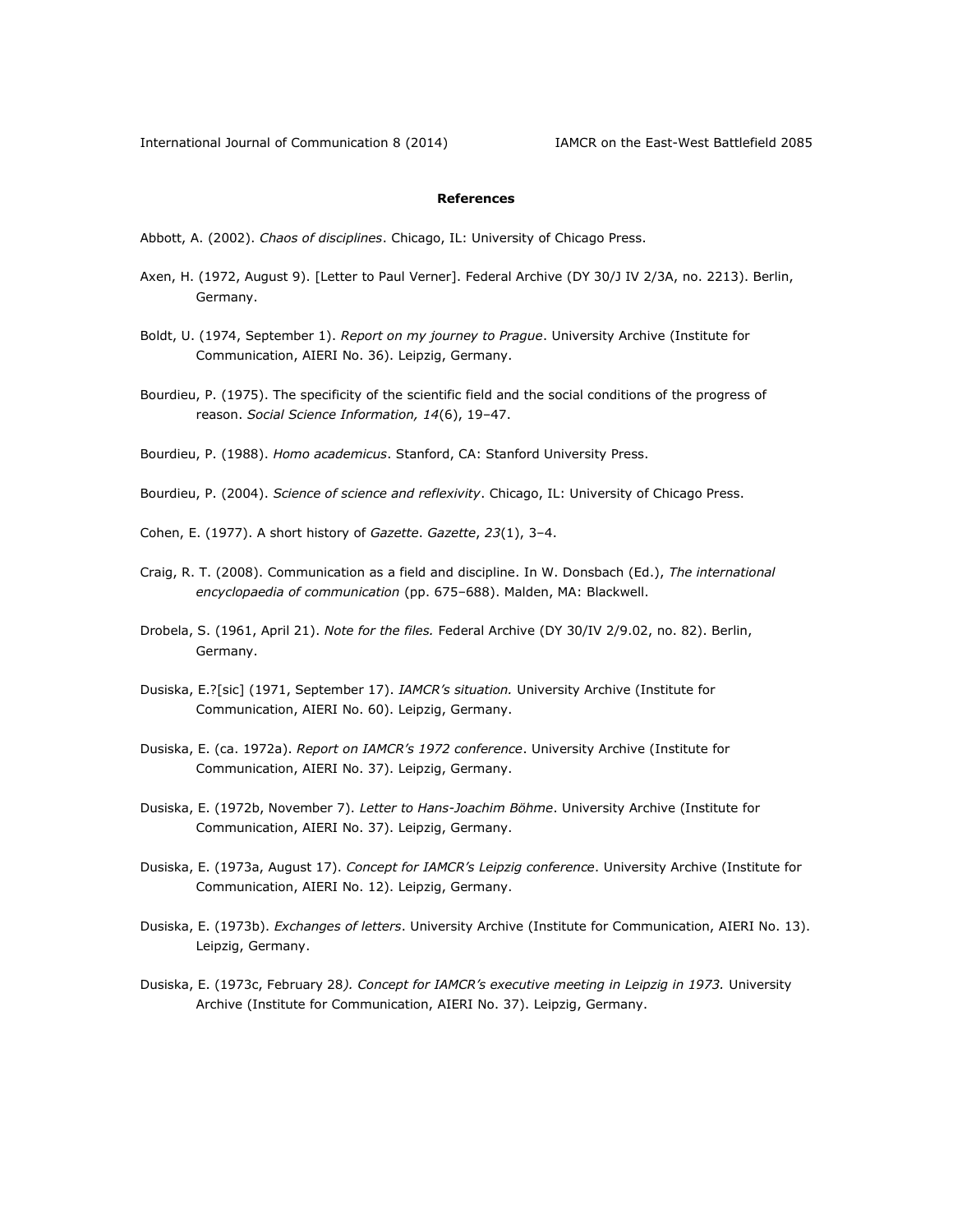- Dusiska, E. (1974a). *Report on AIERI's international academic conference (September 17 to 20, 1974 in Leipzig)*. University Archive (Institute for Communication, AIERI No. 12). Leipzig, Germany.
- Dusiska, E. (1974b, January 15). *Report on a journey to Finland in December 1973*. University Archive (Institute for Communication, AIERI No. 13). Leipzig, Germany.
- Dusiska, E. (1974c, April 16). *Report on the preparations.* University Archive (Institute for Communication, AIERI No. 44). Leipzig, Germany.
- Dusiska, E. [ca. 1976]. *Report on IAMCR's 1976 conference in Leicester*. University Archive (Institute for Communication, AIERI No. 30). Leipzig, Germany.
- Dusiska, E. (1978, June 20). *Letter to Klaus Raddatz*. University Archive (Institute for Communication, AIERI No. 30). Leipzig, Germany.
- Fiedler, A. (2014). *Medienlenkung in der DDR*. Vienna, Austria: Böhlau.
- Fischer, G. (1966, June 29). [Letter to Albert Norden]. Federal Archive (DY 30/IV A 2/9.02, no. 60). Berlin, Germany.
- Förster, S. (1972, October 9). [Letter to Werner Lamberz]. University Archive (Institute for Communication, AIERI No. 60). Leipzig, Germany.
- GDR's government's presidium (1974, August 8). *Meeting no. 107.* Federal Archive (DC 20/I /4/ 84995, No. 3128). Berlin, Germany.
- GDR's journalists' association (1966a, August 24). *Presentation to SED's Central Committee's secretariat*. Federal Archive (DC 900, No. 968). Berlin, Germany.
- GDR's journalists' association (1966b, October 15). *Report on the international work in 1965.* Federal Archive (DY 30/IV A 2/9.02, No. 60). Berlin, Germany.
- Gerbner, G. (1973, October 9). [Letter to Emil Dusiska]. University Archive (Institute for Communication, AIERI No. 30). Leipzig, Germany.
- Glander, T. (2000). *Origins of mass communication research during the American Cold War: Educational effects and contemporary implications*. Mahwah, NJ: Lawrence Erlbaum.
- Gray, W. G. (2003). *Germany's Cold War: The global campaign to isolate East Germany*. Chapel Hill, NC: University of North Carolina Press.
- Halloran, J. (1973, May 1). [Letter to Martin Löffler]. University Archive (Institute for Communication, AIERI No. 13). Leipzig, Germany.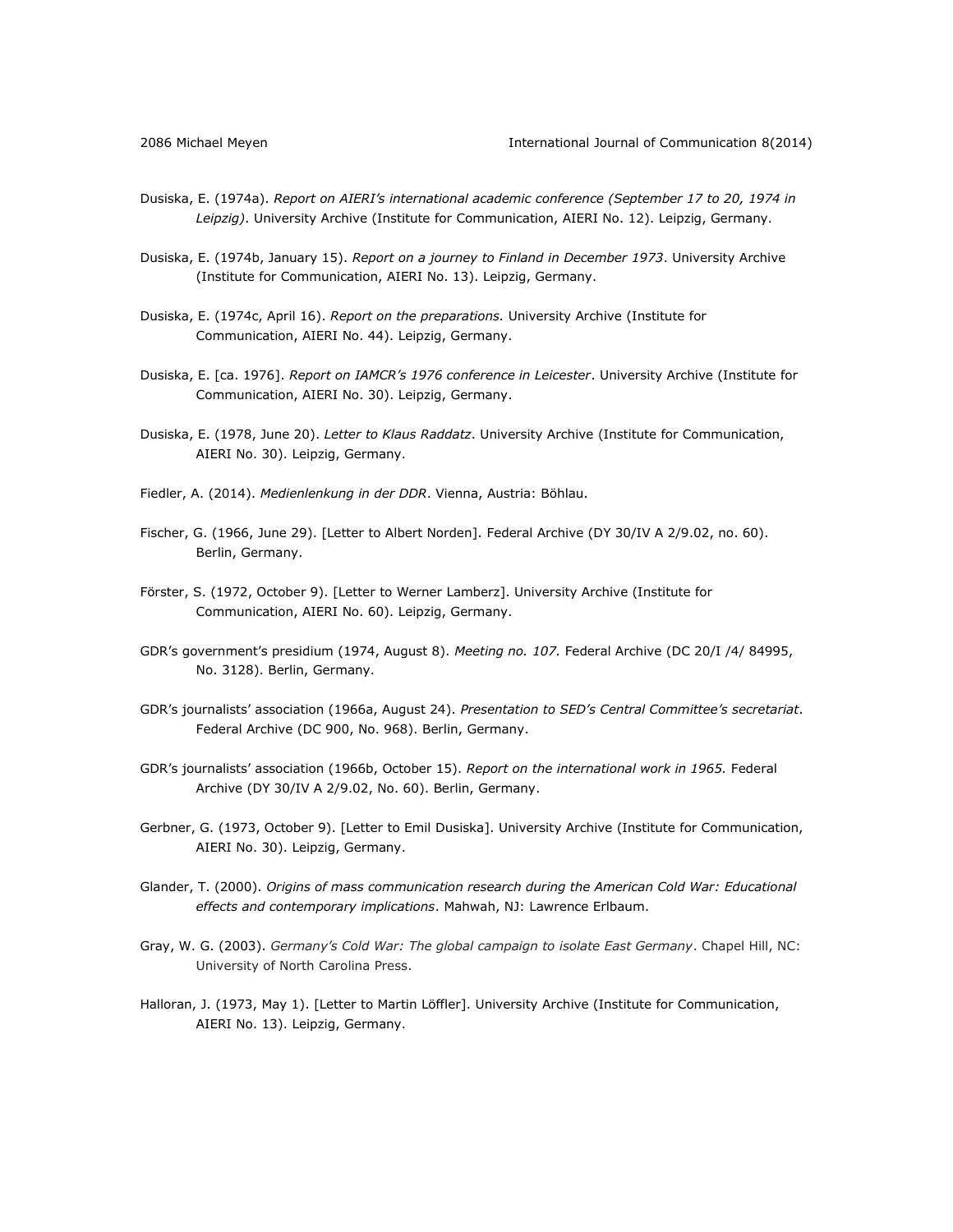- Halloran, J. (1974, summer). *Presidential letter.* University Archive (Institute for Communication, AIERI No. 36). Leipzig, Germany.
- Halloran, J. (1976, February 27). [Letter to Emil Dusiska]. University Archive (Institute for Communication, AIERI No. 30). Leipzig, Germany.
- Heidorn, G.? [sic]. [ca. 1972]. *Concept for the appearance of the GDR representatives at IAMCR's Buenos Aires conference.* University Archive (Institute for Communication and Media Research, AIERI No. 60). Leipzig, Germany.
- Hulten, O. (1973, May 25). [Letter to IAMCR's executive]. University Archive (Institute for Communication, AIERI No. 13). Leipzig, Germany.
- Kempers, F. (1973, May). *IAMCR journal. Letter to the association's leadership*. University Archive (Institute for Communication, AIERI No. 38). Leipzig, Germany.
- Knapp, M. (2012). I always taught courses that I invented. *International Journal of Communication*, *6*, 1691–1698.
- Krippendorff, K. (2012). I was never a real mass communication person. *International Journal of Communication*, *6*, 1699–1707.
- Löblich, M. (2007). German "Publizistikwissenschaft" and its shift from a humanistic to an empirical social scientific discipline. *European Journal of Communication*, *22*, 69–88.
- McLeod, J. (2012). Communication is also a matter of environmental influences. *International Journal of Communication*, *6,* 1739–1746.
- Meyen, M. (2012). International Communication Association Fellows: A collective biography. *International Journal of Communication*, *6*, 2378–2396.
- Meyen, M., & Fiedler, A. (2013). Journalists in the German Democratic Republic (GDR): A collective biography. *Journalism Studies*, *14*, 321–335.
- Nordenstreng, K. (1974, June 5). [Letter to Emil Dusiska]. University Archive (Institute for Communication, AIERI No. 32). Leipzig, Germany.
- Nordenstreng, K. (2008). Institutional networking: The story of the International Association for Media and Communication Research (IAMCR). In D. W. Park & J. Pooley (Eds.), *The history of media and communication research: Contested memories* (pp. 225–248). New York, NY: Peter Lang.
- Padovani, C., & Nordenstreng, K. (2005). From NWICO to WSIS: Another world information and communication order?: Introduction. *Global Media and Communication*, *1*(3), 264–272.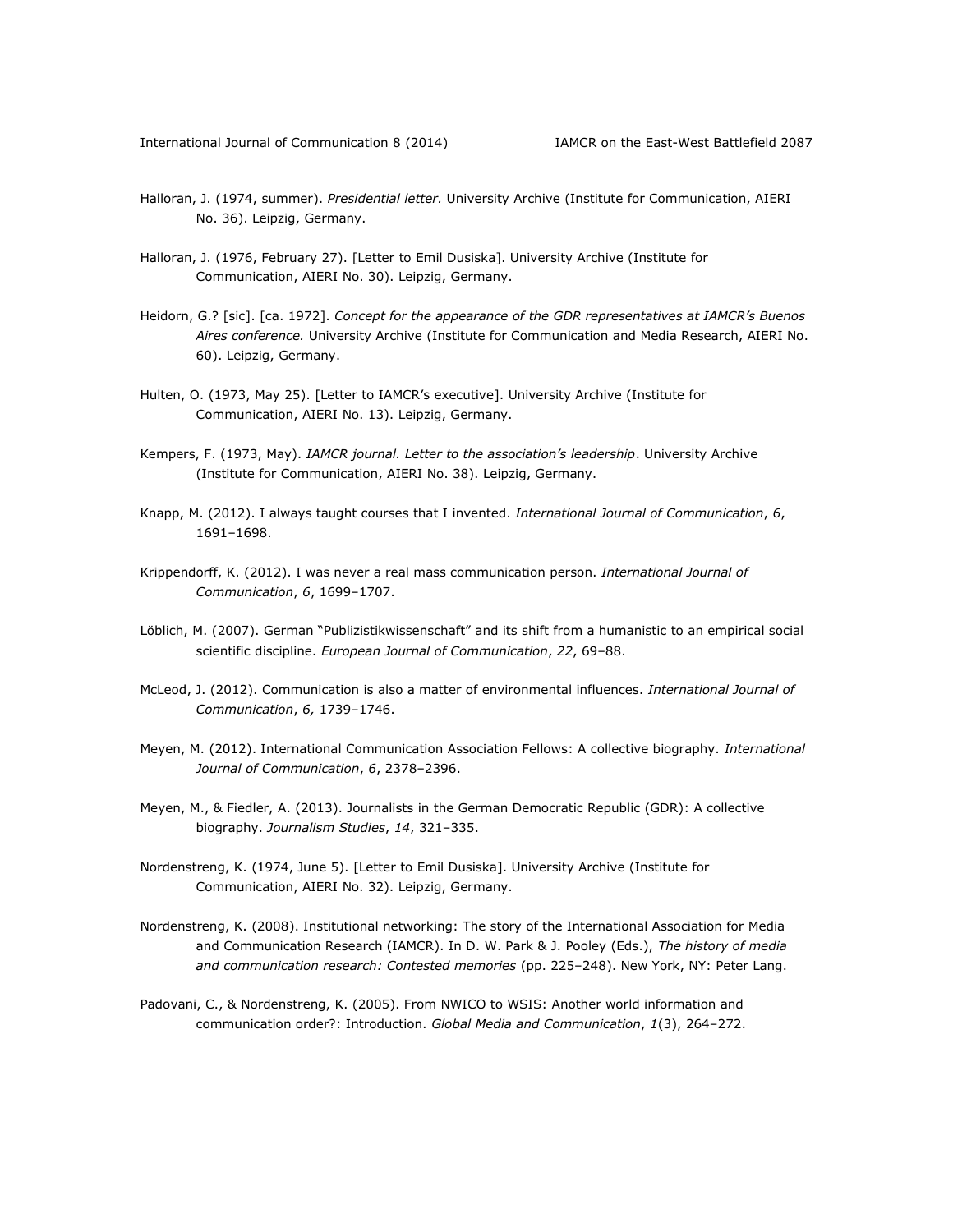- Park, D. W. (2013). Pierre Bourdieu und die Geschichte des kommunikationswissenschaftlichen Feldes. In T. Wiedemann & M. Meyen (Eds.), *Pierre Bourdieu und die Kommunikationswissenschaft* (pp. 123–145). Cologne, Germany: Halem.
- Park, D. W., & Pooley, J. (Eds.). (2008). *The history of media and communication research: Contested memories*. New York, NY: Peter Lang.
- Peters, J. D. (1986). Institutional sources for intellectual poverty in communication research. *Communication Research*, *13*, 527–559.
- Pooley, J. (2008). The new history of mass communication research. In D. W. Park & J. Pooley (Eds.), *The history of media and communication research: Contested memories* (pp. 43–69). New York, NY: Peter Lang.
- Pooley, J., & Park, D. W. (2008). Introduction. In D. W. Park & J. Pooley (Eds.), *The history of media and communication research: Contested memories* (pp. 1–15). New York, NY: Peter Lang.
- Riegel, O. W. (1973, May 27). [Letter to IAMCR's executive]. University Archive (Institute for Communication, AIERI No. 13). Leipzig, Germany.
- Saunders, F. C. (2013*). The cultural Cold War*. New York, NY: The New Press.
- SED's Central Committee (1972, December 5). *Protocol no. 125*. Federal Archive (DY 30/J IV 2/3A, No. 2263). Berlin, Germany.
- Siemens, D. (2013). Elusive security in the GDR: Remigrants from the West at the faculty of journalism in Leipzig, 1945–61. *Central Europe*, *11*(1), 24–45.
- Simonson, P., & Peters, J. D. (2008). Communication and media studies, history to 1968. In W. Donsbach (Ed.), *The International Encyclopaedia of Communication* (pp. 765-771). Malden, MA: Blackwell.
- [University of Leipzig?]. [ca. 1974, August]. Meeting protocols. Institute for Communication, AIERI (no. 42). Leipzig, University Archive.
- University of Leipzig, journalism department. (1978, April 10–12). *Concept for IAMCR's executive bureau meeting in Leipzig.* University Archive (Institute for Communication, AIERI No. 32). Leipzig, Germany.
- Viertel, P. (1975, January 31). [Letter to James Halloran]. University Archive (Institute for Communication, AIERI No. 38). Leipzig, Germany.
- Wahl-Jorgensen, K. (2000). Rebellion and ritual in disciplinary histories of U.S. mass communication study: Looking for "the reflexive turn." *Mass Communication and Society*, *3*(1), 87–115.